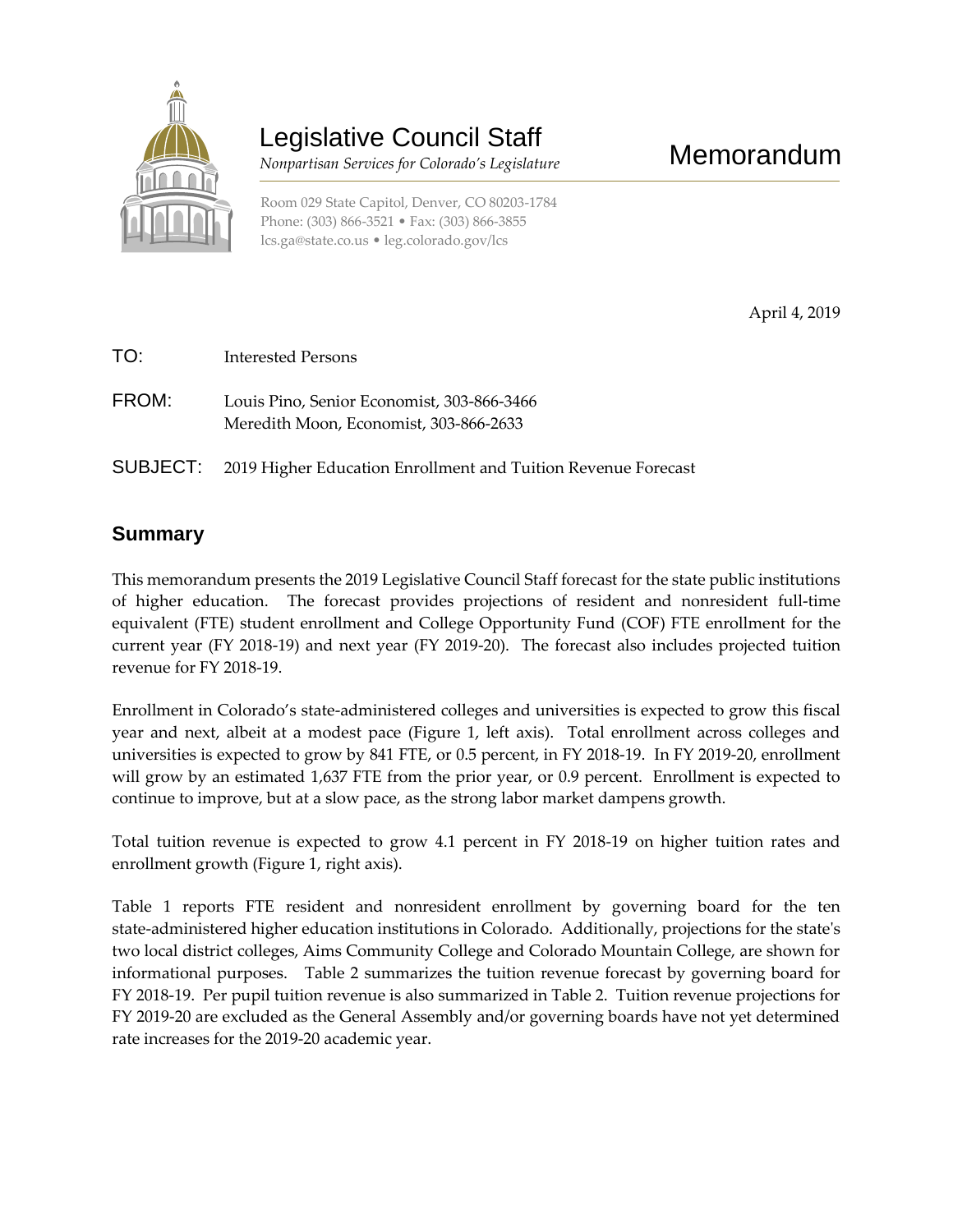**Figure 1 Total Higher Education Enrollment and Tuition Revenue**



*Source: Department of Higher Education; Legislative Council Staff forecast for FY 2018-19 and FY 2019-20. \*Tuition revenue projections are not shown for FY 2019-20 as tuition rate increases have not yet been determined. Note: Enrollment excludes local district colleges and private universities. Graduate student FTE reflect 24 credit hours, while undergraduate student FTE reflect 30 credit hours.*

## **FTE Enrollment**

Colorado resident enrollment saw strong growth following the Great Recession as students pursued higher education because of the scarcity of job opportunities. Resident enrollment declined from FY 2012-13 to FY 2015-16, as improving job opportunities lured students back into the workforce (Figure 2). Since FY 2016-17, however, enrollment has been on the rise, though growing slowly as colleges and universities compete with a strengthening economy and labor market. Resident *undergraduate* student enrollment is expected to be relatively flat in FY 2018-19 and FY 2019-20. In FY 2018-19, resident *graduate* student enrollment is expected to grow by 2.3 percent, and see more modest growth in FY 2019-20.

Nonresident enrollment has been resilient to the business cycle. Nonresident enrollment grew at a steady pace throughout the Great Recession for both nonresident graduate and undergraduate students (Figure 2). Colorado public colleges and universities have pursued targeted marketing efforts and sought to expand program offerings to appeal to out-of-state students, who pay higher tuition on a per FTE basis. Out-of-state students are attracted to Colorado's competitive program offerings, as well as the quality of life in Colorado and relative strength of the Colorado economy. International students have made up a growing share of nonresident students in recent years, bolstering growth. Nonresident enrollment growth is expected to be relatively flat through the end of the forecast period, as tuition and housing affordability dampens growth prospects.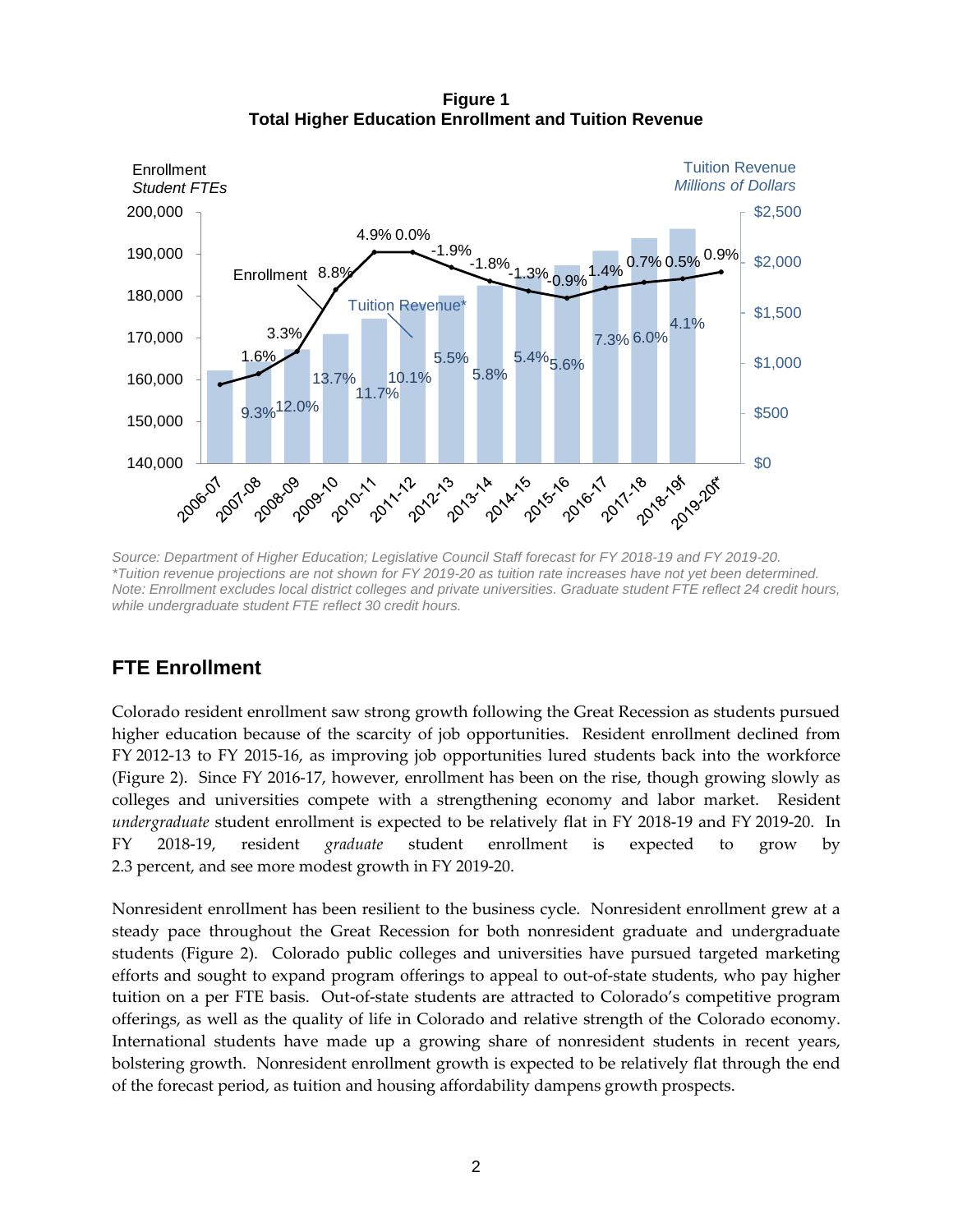**Figure 2 Higher Education Enrollment by Student Type** *Student FTEs in Thousands*



*Source: Department of Higher Education; Legislative Council Staff forecast for FY 2018-19 and FY 2019-20. Note: Enrollment excludes local district colleges and private universities. Graduate student FTE reflect 24 credit hours, while undergraduate student FTE reflect 30 credit hours.*

## **College Opportunity Fund**

Stipends from the College Opportunity Fund (COF) are available to resident undergraduate students enrolling at state-administered institutions and selected private universities. For FY 2018-19, COF stipends are equal to \$85 per credit hour, a level set by the General Assembly. Reduced COF stipends of \$43 per credit hour are available to students studying at three private universities in the state: Colorado Christian University, Regis University, and the University of Denver.

Expectations for FTE enrollment among students who are awarded COF stipends for public Colorado institutions are summarized in Table 1. In general, COF FTE enrollment rises and falls with resident undergraduate student enrollment. Students must apply to receive a stipend, and the stipend is limited to 145 credit hours during a student's lifetime. Because of these requirements, COF FTE enrollment is lower than resident undergraduate enrollment for most colleges and universities.

## **Tuition Revenue**

A history and expectations for tuition revenue by governing board are provided in Table 2. In FY 2018-19, total tuition revenue is expected to exceed \$2.3 billion, up 4.1 percent from the prior fiscal year. The General Assembly and/or governing boards have not yet determined tuition rates for FY 2019-20. Therefore, this forecast excludes tuition revenue projections for next fiscal year.

Changes in tuition revenue are primarily driven by FTE enrollment and tuition rate increases. Tuition rate structures also impact tuition revenue. Structures may include: differential tuition, where some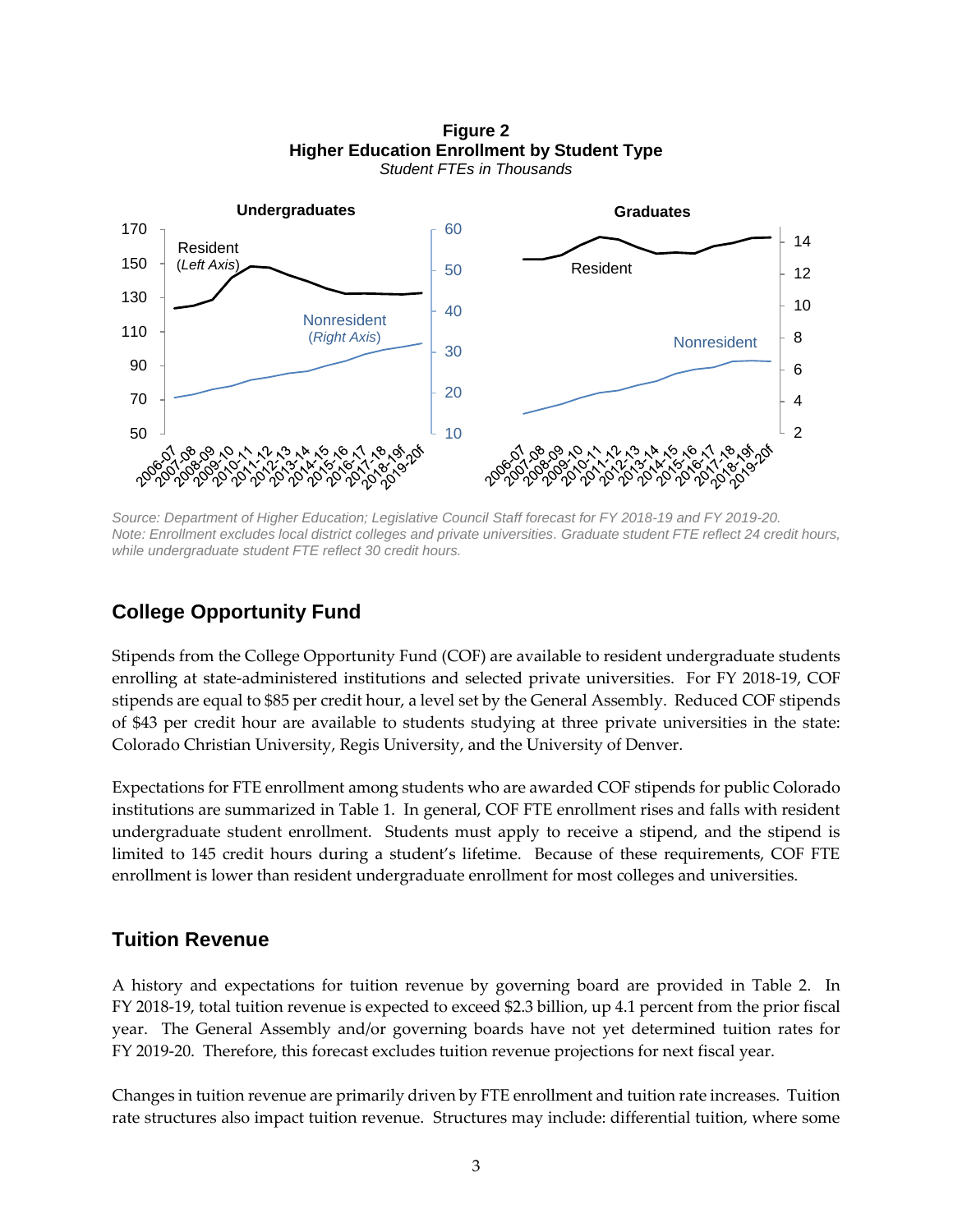programs (e.g., business and engineering) or some cohorts (e.g., incoming freshman classes) have higher or lower rates than others; and tuition windows, where students pay the same amount of tuition regardless of the number of classes taken for a certain window of credit hours.

The total share of tuition revenue attributable to nonresident students is expected to reach 44.4 percent in FY 2018-19, the highest share in the last 14 years. Growth in nonresident tuition revenue will account for an estimated 53.5 percent of the increase in total tuition revenue in FY 2018-19.

# **Per Pupil Tuition**

With increases in tuition rates, tuition revenue per FTE (or per pupil tuition) continues to rise. In FY 2018-19, resident per pupil tuition for all governing boards is expected to average \$8,891, up 3.3 percent from the prior year. These figures reflect both undergraduate and graduate students. Nonresident per pupil tuition is expected to average \$27,382 per pupil in the current year, up 2.9 percent from FY 2017-18. Per pupil tuition and tuition rate increases vary across institutions, as shown in Table 2.

# **Forecast Comparison and Error**

Actual enrollment for FY 2017-18 came in 2 FTE lower than the 2018 Legislative Council Staff forecast. For FY 2018-19, enrollment expectations have been revised down by 0.06 percent, or 1,059 FTE, from the forecast published last year.

Actual tuition revenue for FY 2017-18 totaled \$2,246 million, \$1.6 million below the 2017 forecast. This represents a forecast error of 0.1 percent.

# **Risks to the Forecast**

Economic activity tends to be the biggest driver of higher education enrollment fluctuations. This forecast assumes that the state economy will continue to expand through at least 2020, albeit at a slower pace than in 2018. Faster or slower economic growth than expected could result in higher or lower enrollment growth than reflected in this forecast. Assumptions used to project enrollment carry different upside and downside risks for each institution. For example, strong (or weaker) energy activity in the state could result in higher (or lower) than expected enrollment at the Colorado School of Mines, and lower (higher) than expected enrollment at schools in geographic areas most in need of energy workers.

Enrollment trends at individual institutions may also depend on developments unrelated to the economy. U.S. foreign policy, including changes to immigration policy, could impact nonresident student enrollment, resulting in fewer nonresident international students than expected. Enrollment may also deviate from expectations due to the establishment of new programs of study or the unanticipated success or failure of a new recruitment or retention campaign. The FY 2018-19 tuition revenue forecast incorporates enrollment forecast uncertainty, as well as tuition rate assumptions that may not hold true, resulting in either higher or lower revenue.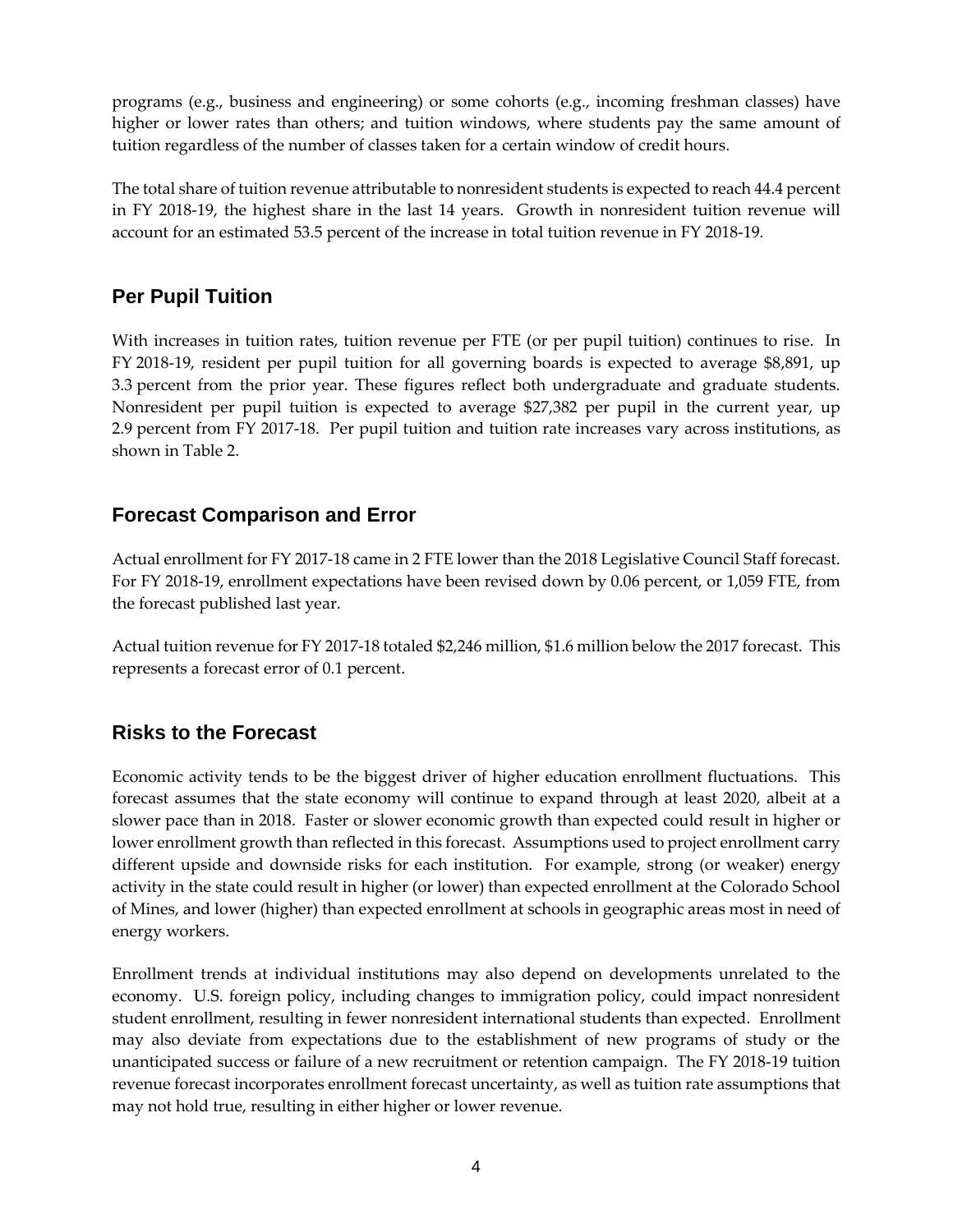### **Table 1. Legislative Council Staff 2019 Forecast Colorado Public Higher Education Enrollment by Governing Board**

*Student Full-Time Equivalents (FTEs)*

|                    |                                  |         |                             |          |                                            |          |                                                    |         |                                            |          | Total Enrollment - All Students |         |                               |          |                                    |          |                                           |          |                   |         |                   |         |
|--------------------|----------------------------------|---------|-----------------------------|----------|--------------------------------------------|----------|----------------------------------------------------|---------|--------------------------------------------|----------|---------------------------------|---------|-------------------------------|----------|------------------------------------|----------|-------------------------------------------|----------|-------------------|---------|-------------------|---------|
|                    | <b>Adams State</b><br>University |         | Colorado Mesa<br>University |          | <b>Metro State Universitv</b><br>of Denver |          | <b>Western State</b><br><b>Colorado University</b> |         | <b>Colorado State</b><br><b>University</b> |          | <b>Fort Lewis College</b>       |         | <b>University of Colorado</b> |          | <b>Colorado School</b><br>of Mines |          | <b>University of Northern</b><br>Colorado |          | <b>CCCOES</b>     |         | TOTAL             |         |
| <b>Fiscal Year</b> | Enrollment                       | % chg.  | Enrollment                  | $%$ chg. | Enrollment                                 | $%$ chg. | Enrollment                                         | % chg.  | Enrollment                                 | $%$ chg. | Enrollment                      | % chg.  | <b>Enrollment</b>             | $%$ chg. | Enrollment                         | $%$ chg. | Enrollment                                | % chg.   | <b>Enrollment</b> | % chg.  | <b>Enrollment</b> | % chg.  |
| 2006-07            | 2.139                            | $-6.1%$ | 4.860                       | 3.6%     | 15,176                                     | 0.6%     | 1,918                                              | $-4.6%$ | 26,199                                     | $-1.7%$  | 3,719                           | 0.2%    | 46,360                        | 0.3%     | 4.041                              | 3.0%     | 11,041                                    | $-2.0%$  | 43,446            | $-2.6%$ | 158,898           | $-1.0%$ |
| 2007-08            | 2,047                            | $-4.3%$ | 4.986                       | 2.6%     | 15,637                                     | 3.0%     | 1,876                                              | $-2.2%$ | 26,283                                     | 0.3%     | 3.702                           | $-0.5%$ | 47.297                        | 2.0%     | 4.213                              | 4.3%     | 10,642                                    | $-3.6%$  | 44,770            | 3.0%    | 161,452           | 1.6%    |
| 2008-09            | 1,988                            | $-2.9%$ | 5.073                       | 1.7%     | 16,165                                     | 3.4%     | 1,875                                              | $-0.1%$ | 26,830                                     | 2.1%     | 3,530                           | $-4.6%$ | 48,957                        | 3.5%     | 4,486                              | 6.5%     | 9,909                                     | $-6.9%$  | 48,004            | 7.2%    | 166,816           | 3.3%    |
| 2009-10            | 2,252                            | 13.3%   | 5,909                       | 16.5%    | 17,321                                     | 7.2%     | 1,851                                              | $-1.3%$ | 27,772                                     | 3.5%     | 3,507                           | $-0.7%$ | 50,865                        | 3.9%     | 4,867                              | 8.5%     | 10,160                                    | 2.5%     | 57,052            | 18.8%   | 181,555           | 8.8%    |
| 2010-11            | 2,427                            | 7.8%    | 6,730                       | 13.9%    | 17,789                                     | 2.7%     | 1,855                                              | 0.2%    | 28,215                                     | 1.6%     | 3,578                           | 2.0%    | 51,258                        | 0.8%     | 5,052                              | 3.8%     | 10,260                                    | 1.0%     | 63,357            | 11.1%   | 190,521           | 4.9%    |
| 2011-12            | 2,583                            | 6.4%    | 7,299                       | 8.5%     | 17,333                                     | $-2.6%$  | 1,798                                              | $-3.1%$ | 28,465                                     | 0.9%     | 3,545                           | $-0.9%$ | 51,558                        | 0.6%     | 5.276                              | 4.4%     | 10,316                                    | 0.5%     | 62,340            | $-1.6%$ | 190,514           | 0.0%    |
| 2012-13            | 2,579                            | $-0.2%$ | 7,633                       | 4.6%     | 16,926                                     | $-2.3%$  | 1.792                                              | $-0.3%$ | 28,359                                     | $-0.4%$  | 3,602                           | 1.6%    | 51,333                        | $-0.4%$  | 5.455                              | 3.4%     | 10,193                                    | $-1.2%$  | 59,034            | $-5.3%$ | 186,905           | $-1.9%$ |
| 2013-14            | 2,575                            | $-0.1%$ | 7.784                       | 2.0%     | 16,565                                     | $-2.1%$  | 1,823                                              | 1.7%    | 28,261                                     | $-0.3%$  | 3,598                           | $-0.1%$ | 51,761                        | 0.8%     | 5,524                              | 1.3%     | 9,632                                     | $-5.5%$  | 56,082            | $-5.0%$ | 183,604           | $-1.8%$ |
| 2014-15            | 2,536                            | $-1.5%$ | 7,414                       | $-4.8%$  | 16.111                                     | $-2.7%$  | 2,028                                              | 11.2%   | 28,506                                     | 0.9%     | 3,545                           | $-1.5%$ | 53,196                        | 2.8%     | 5.748                              | 4.1%     | 9,144                                     | $-5.1%$  | 53,015            | $-5.5%$ | 181,241           | $-1.3%$ |
| 2015-16            | 2.483                            | $-2.1%$ | 7,752                       | 4.6%     | 15,420                                     | $-4.3%$  | 2,099                                              | 3.5%    | 29.116                                     | 2.1%     | 3.470                           | $-2.1%$ | 54,208                        | 1.9%     | 5.809                              | 1.1%     | 8,940                                     | $-2.2%$  | 50,247            | $-5.2%$ | 179,544           | $-0.9%$ |
| 2016-17            | 2,518                            | 1.4%    | 7.829                       | 1.0%     | 15,299                                     | $-0.8%$  | 2,196                                              | 4.6%    | 29,736                                     | 2.1%     | 3.168                           | $-8.7%$ | 56,548                        | 4.3%     | 5,822                              | 0.2%     | 8,990                                     | 0.6%     | 49,862            | $-0.8%$ | 181,968           | 1.4%    |
| 2017-18            | 2,405                            | $-4.5%$ | 7.786                       | $-0.5%$  | 15.251                                     | $-0.3%$  | 2.119                                              | $-3.5%$ | 29,883                                     | 0.5%     | 2,958                           | $-6.6%$ | 58.313                        | 3.1%     | 6.014                              | 3.3%     | 8,989                                     | 0.0%     | 49,590            | $-0.5%$ | 183,308           | 0.7%    |
| 2018-19            | 2.374                            | $-1.3%$ | 7.875                       | $1.1\%$  | 15.35'                                     | 0.7%     | 2.101                                              | $-0.8%$ | 30.252                                     | 1.2%     | 2,953                           | $-0.2%$ | 59,125                        | 1.4%     | 6.033                              | 0.3%     | 8,880                                     | $-1.2\%$ | 49,205            | $-0.8%$ | 184.149           | 0.5%    |
| 2019-20            | 2.373                            | 0.0%    | 7.954                       | 1.0%     | 15.397                                     | 0.3%     | 2.119                                              | 0.8%    | 30.563                                     | 1.0%     | 2.916                           | $-1.3%$ | 60.642                        | 2.6%     | 6.146                              | 1.9%     | 8.714                                     | -1.9%    | 48,962            | $-0.5%$ | 185.786           | 0.9%    |
| CAAGR*             |                                  | 0.6%    |                             | 3.2%     |                                            | $-1.3%$  |                                                    | 1.4%    |                                            | 1.0%     |                                 | $-1.9%$ |                               | 1.7%     |                                    | 2.4%     |                                           | $-1.5%$  |                   | $-1.6%$ |                   | 0.2%    |

|                    |                                         |         |                             |         |                                            |         |                                                    |         |                                     |         | <b>Total Resident Enrollment</b> |          |                        |         |                                    |         |                                            |          |               |         |                   |         |
|--------------------|-----------------------------------------|---------|-----------------------------|---------|--------------------------------------------|---------|----------------------------------------------------|---------|-------------------------------------|---------|----------------------------------|----------|------------------------|---------|------------------------------------|---------|--------------------------------------------|----------|---------------|---------|-------------------|---------|
|                    | <b>Adams State</b><br><b>University</b> |         | Colorado Mesa<br>University |         | <b>Metro State University</b><br>of Denver |         | <b>Western State</b><br><b>Colorado University</b> |         | <b>Colorado State</b><br>University |         | <b>Fort Lewis College</b>        |          | University of Colorado |         | <b>Colorado School</b><br>of Mines |         | Universitv of Northern $\vert$<br>Colorado |          | <b>CCCOES</b> |         | <b>TOTAL</b>      |         |
| <b>Fiscal Year</b> | <b>Enrollment</b>                       | % chg.  | Enrollment                  | % chg.  | <b>Enrollment</b>                          | % chg.  | Enrollment                                         | % chg.  | Enrollment                          | % chg.  | Enrollment                       | % chg.   | Enrollment             | % cha.  | Enrollment                         | % chg.  | Enrollment                                 | $%$ chg. | Enrollment    | % chg.  | <b>Enrollment</b> | % chg.  |
| 2006-07            | 1.906                                   | $-6.0%$ | 4.421                       | 4.5%    | 14.744                                     | 0.4%    | 1.452                                              | $-4.1%$ | 21,206                              | $-1.8%$ | 2.644                            | $-0.5%$  | 36,544                 | $-0.2%$ | 3.102                              | 1.6%    | 9,865                                      | $-2.5%$  | 40,876        | $-3.7%$ | 136,760           | $-1.6%$ |
| 2007-08            | 769. ا                                  | $-7.2%$ | 4.478                       | 1.3%    | 15,135                                     | 2.7%    | 1,428                                              | $-1.7%$ | 21,224                              | 0.1%    | 2,621                            | $-0.9%$  | 36,960                 | 1.1%    | 3.136                              | 1.1%    | 9,545                                      | $-3.2%$  | 41,928        | 2.6%    | 138,222           | $1.1\%$ |
| 2008-09            | 1.712                                   | $-3.2%$ | 4,555                       | 1.7%    | 15,62'                                     | 3.2%    | 1.453                                              | 1.8%    | 21,773                              | 2.6%    | 2.426                            | $-7.4%$  | 37.499                 | 1.5%    | 3.244                              | 3.5%    | 8.838                                      | $-7.4%$  | 44,920        | 7.1%    | 142,041           | 2.8%    |
| 2009-10            | 1,931                                   | 12.8%   | 5,294                       | 16.2%   | 16.775                                     | 7.4%    | 1.422                                              | $-2.1%$ | 22,597                              | 3.8%    | 2,407                            | $-0.8%$  | 39,190                 | 4.5%    | 3.457                              | 6.6%    | 9.083                                      | 2.8%     | 53,405        | 18.9%   | 155,561           | 9.5%    |
| 2010-11            | 2,032                                   | 5.3%    | 5,894                       | 11.3%   | 17,223                                     | 2.7%    | 1.397                                              | $-1.8%$ | 23,054                              | 2.0%    | 2,398                            | $-0.4%$  | 39,100                 | $-0.2%$ | 3,508                              | 1.5%    | 9,169                                      | 0.9%     | 58,994        | 10.5%   | 162,769           | 4.6%    |
| 2011-12            | 2,063                                   | 1.5%    | 6,351                       | 7.8%    | 16,783                                     | $-2.6%$ | 1,343                                              | $-3.9%$ | 22,791                              | $-1.1%$ | 2,289                            | $-4.5%$  | 38,817                 | $-0.7%$ | 3,522                              | 0.4%    | 9,143                                      | $-0.3%$  | 58,796        | $-0.3%$ | 161,897           | $-0.5%$ |
| 2012-13            | 1,984                                   | $-3.8%$ | 6,606                       | 4.0%    | 16,266                                     | $-3.1%$ | 1,336                                              | $-0.5%$ | 22,342                              | $-2.0%$ | 2,227                            | $-2.7%$  | 38,275                 | $-1.4%$ | 3,581                              | 1.7%    | 8,921                                      | $-2.4%$  | 55,475        | $-5.6%$ | 157,013           | $-3.0%$ |
| 2013-14            | 1,912                                   | $-3.7%$ | 6,714                       | 1.6%    | 16,068                                     | $-1.2%$ | 1.341                                              | 0.4%    | 21,881                              | $-2.1%$ | 2.144                            | $-3.7%$  | 38,291                 | $0.0\%$ | 3,500                              | $-2.3%$ | 8,313                                      | $-6.8%$  | 52,792        | $-4.8%$ | 152,955           | $-2.6%$ |
| 2014-15            | 1,858                                   | $-2.8%$ | 6,331                       | $-5.7%$ | 15,528                                     | $-3.4%$ | 1.502                                              | 12.0%   | 21,452                              | $-2.0%$ | 1,978                            | $-7.7%$  | 38,754                 | 1.2%    | 3.528                              | 0.8%    | 7,858                                      | $-5.5%$  | 50,001        | $-5.3%$ | 148,789           | $-2.7%$ |
| 2015-16            | 1,825                                   | $-1.8%$ | 6,598                       | 4.2%    | 14,892                                     | $-4.1%$ | 1,534                                              | 2.1%    | 21,539                              | 0.4%    | 1,863                            | $-5.8%$  | 39,059                 | 0.8%    | 3,456                              | $-2.0%$ | 7,611                                      | $-3.1%$  | 47,272        | $-5.5%$ | 145,649           | $-2.1%$ |
| 2016-17            | 1,798                                   | $-1.5%$ | 6,584                       | $-0.2%$ | 14.771                                     | $-0.8%$ | 1,630                                              | 6.3%    | 21,657                              | 0.5%    | 1,652                            | $-11.3%$ | 40,442                 | 3.5%    | 3,399                              | $-1.6%$ | 7,525                                      | 1.1%     | 46,856        | $-0.9%$ | 146,314           | 0.5%    |
| 2017-18            | 1.648                                   | $-8.3%$ | 6.493                       | $-1.4%$ | 14.732                                     | $-0.3%$ | 1,528                                              | $-6.3%$ | 21,384                              | $-1.3%$ | 1,488                            | $-9.9%$  | 41.259                 | 2.0%    | 3,475                              | 2.2%    | 7,476                                      | $-0.7%$  | 46,666        | $-0.4%$ | 146,149           | $-0.1%$ |
| 2018-19            | 1.617                                   | $-1.9%$ | 6.525                       | 0.5%    | 14.806                                     | 0.5%    | 1.506                                              | $-1.4%$ | 21,326                              | $-0.3%$ | 1.465                            | $-1.5%$  | 41.829                 | 1.4%    | 3.429                              | $-1.3%$ | 7.408                                      | $-0.9%$  | 46,339        | $-0.7%$ | 146,250           | 0.1%    |
| 2019-20            | 1.599                                   | $-1.1%$ | 6.590                       | 1.0%    | 14,880                                     | 0.5%    | 1.519                                              | 0.8%    | 21,295                              | $-0.1%$ | 1.398                            | $-4.6%$  | 42.993                 | 2.8%    | 3.458                              | 0.8%    | 7.206                                      | $-2.7%$  | 46,154        | $-0.4%$ | 147,093           | 0.6%    |
| CAAGR*             |                                         | $-2.0%$ |                             | 2.3%    |                                            | $-1.4%$ |                                                    | 0.6%    |                                     | $-0.6%$ |                                  | $-5.4%$  |                        | 0.7%    |                                    | $-0.1%$ |                                            | $-2.2%$  |               | $-1.6%$ |                   | $-0.7%$ |

|                    |                                                                 |          |            |         |                                            |          |                                                    |          |                                            |          | <b>Resident Undergraduate Enrollment</b> |          |                               |          |                                    |          |                                    |          |                   |         |                   |         |
|--------------------|-----------------------------------------------------------------|----------|------------|---------|--------------------------------------------|----------|----------------------------------------------------|----------|--------------------------------------------|----------|------------------------------------------|----------|-------------------------------|----------|------------------------------------|----------|------------------------------------|----------|-------------------|---------|-------------------|---------|
|                    | Colorado Mesa<br><b>Adams State</b><br>University<br>University |          |            |         | <b>Metro State University</b><br>of Denver |          | <b>Western State</b><br><b>Colorado University</b> |          | <b>Colorado State</b><br><b>University</b> |          | <b>Fort Lewis College</b>                |          | <b>University of Colorado</b> |          | <b>Colorado School</b><br>of Mines |          | University of Northern<br>Colorado |          | <b>CCCOES</b>     |         | <b>TOTAL</b>      |         |
| <b>Fiscal Year</b> | <b>Enrollment</b>                                               | $%$ chg. | Enrollment | % chg.  | <b>Enrollment</b>                          | $%$ chg. | <b>Enrollment</b>                                  | $%$ chg. | Enrollment                                 | $%$ chg. | <b>Enrollment</b>                        | $%$ chg. | <b>Enrollment</b>             | $%$ chg. | <b>Enrollment</b>                  | $%$ chg. | <b>Enrollment</b>                  | $%$ chg. | <b>Enrollment</b> | % chg.  | <b>Enrollment</b> | % chg.  |
| 2006-07            | 485. ا                                                          | $-4.3%$  | 4,370      | 3.7%    | 14.744                                     | 0.4%     | 1.452                                              | $-4.1%$  | 18,953                                     | $-1.9%$  | 2,644                                    | $-0.5%$  | 27,789                        | 0.4%     | 2,686                              | $1.1\%$  | 8,831                              | $-1.0%$  | 40,876            | $-3.7%$ | 123,830           | $-1.4%$ |
| 2007-08            | 1,440                                                           | $-3.0%$  | 4,390      | 0.5%    | 15,135                                     | 2.7%     | 1,428                                              | $-1.7%$  | 18,960                                     | 0.0%     | 2,621                                    | $-0.9%$  | 28,082                        | 1.1%     | 2,683                              | $-0.1%$  | 8,629                              | $-2.3%$  | 41,928            | 2.6%    | 125,296           | 1.2%    |
| 2008-09            | 1,383                                                           | $-4.0%$  | 4,484      | 2.1%    | 15,621                                     | 3.2%     | 1,453                                              | 1.8%     | 19,420                                     | 2.4%     | 2,426                                    | $-7.4%$  | 28,464                        | 1.4%     | 2.744                              | 2.3%     | 7,937                              | $-8.0%$  | 44,920            | 7.1%    | 128,852           | 2.8%    |
| 2009-10            | 1,558                                                           | 12.7%    | 5,218      | 16.4%   | 16,775                                     | 7.4%     | 1.422                                              | $-2.1%$  | 20,158                                     | 3.8%     | 2,407                                    | $-0.8%$  | 29,736                        | 4.5%     | 2.866                              | 4.4%     | 8,188                              | 3.2%     | 53,405            | 18.9%   | 141,733           | 10.0%   |
| 2010-11            | 1,612                                                           | 3.5%     | 5,841      | 11.9%   | 17,223                                     | 2.7%     | 1.397                                              | $-1.8%$  | 20,524                                     | 1.8%     | 2,398                                    | $-0.4%$  | 29,319                        | $-1.4%$  | 2,867                              | $0.0\%$  | 8,264                              | 0.9%     | 58,994            | 10.5%   | 148,439           | 4.7%    |
| 2011-12            | 1,630                                                           | 1.1%     | 6,311      | 8.0%    | 16,783                                     | $-2.6%$  | 1.343                                              | $-3.9%$  | 20,352                                     | $-0.8%$  | 2,289                                    | $-4.5%$  | 29,051                        | $-0.9%$  | 2,873                              | 0.2%     | 8,295                              | 0.4%     | 58,796            | $-0.3%$ | 147,723           | $-0.5%$ |
| 2012-13            | 1,578                                                           | $-3.2%$  | 6,562      | 4.0%    | 16,266                                     | $-3.1%$  | 1,336                                              | $-0.5%$  | 19,976                                     | $-1.8%$  | 2,227                                    | $-2.7%$  | 28,889                        | $-0.6%$  | 2,938                              | 2.3%     | 8,077                              | $-2.6%$  | 55,475            | $-5.6%$ | 143,324           | $-3.0%$ |
| 2013-14            | 1,519                                                           | $-3.7%$  | 6,666      | 1.6%    | 16,068                                     | $-1.2%$  | 1,341                                              | 0.4%     | 19,550                                     | $-2.1%$  | 2,130                                    | $-4.4%$  | 29,150                        | 0.9%     | 2,896                              | $-1.4%$  | 7,554                              | $-6.5%$  | 52,792            | $-4.8%$ | 139,666           | $-2.6%$ |
| 2014-15            | 1,448                                                           | $-4.7%$  | 6,261      | $-6.1%$ | 15,528                                     | $-3.4%$  | 1,358                                              | 1.3%     | 19,239                                     | $-1.6%$  | 1,962                                    | $-7.9%$  | 29,588                        | 1.5%     | 2,947                              | 1.8%     | 7,099                              | $-6.0%$  | 50,001            | $-5.3%$ | 135,431           | $-3.0%$ |
| 2015-16            | 1,390                                                           | $-4.0%$  | 6,515      | 4.1%    | 14,892                                     | $-4.1%$  | 1.372                                              | 1.0%     | 19,267                                     | 0.1%     | 1,857                                    | $-5.4%$  | 29,990                        | 1.4%     | 2,896                              | $-1.7%$  | 6,899                              | $-2.8%$  | 47,272            | $-5.5%$ | 132,350           | $-2.3%$ |
| 2016-17            | 1,306                                                           | $-6.0%$  | 6,520      | 0.1%    | 14.77'                                     | $-0.8%$  | 1.390                                              | 1.3%     | 19,413                                     | 0.8%     | 1,647                                    | $-11.3%$ | 30,945                        | 3.2%     | 2,839                              | $-2.0%$  | 6,877                              | $-0.3%$  | 46,856            | $-0.9%$ | 132,564           | 0.2%    |
| 2017-18            | 1,216                                                           | $-6.9%$  | 6,409      | $-1.7%$ | 14,732                                     | $-0.3%$  | 1,310                                              | $-5.8%$  | 19,065                                     | $-1.8%$  | 1,479                                    | -10.2%   | 31,600                        | 2.1%     | 2,887                              | 1.7%     | 6,834                              | $-0.6%$  | 46,666            | $-0.4%$ | 132,198           | $-0.3%$ |
| 2018-19            | 1,167                                                           | $-4.0%$  | 6,440      | 0.5%    | 14,806                                     | 0.5%     | 1,310                                              | 0.0%     | 19,009                                     | $-5.0%$  | 1,449                                    | $-2.0%$  | 31,848                        | 0.8%     | 2,849                              | $-1.3%$  | 6,766                              | $-1.0%$  | 46,339            | $-0.7%$ | 131,984           | $-0.2%$ |
| 2019-20            | 1,150                                                           | $-1.5%$  | 6,505      | 1.0%    | 14,880                                     | 0.5%     | 1.313                                              | 0.2%     | 19,042                                     | $-3.0%$  | 1,377                                    | $-5.0%$  | 32.89'                        | 3.3%     | 2.878                              | 1.0%     | 6,597                              | $-2.5%$  | 46,154            | $-0.4%$ | 132,785           | 0.6%    |
| CAAGR*             |                                                                 | $-3.2%$  |            | 2.4%    |                                            | $-1.4%$  |                                                    | $-0.9%$  |                                            | $-0.6%$  |                                          | $-5.5%$  |                               | 0.8%     |                                    | $-0.1%$  |                                    | $-2.1%$  |                   | $-1.6%$ |                   | $-0.8%$ |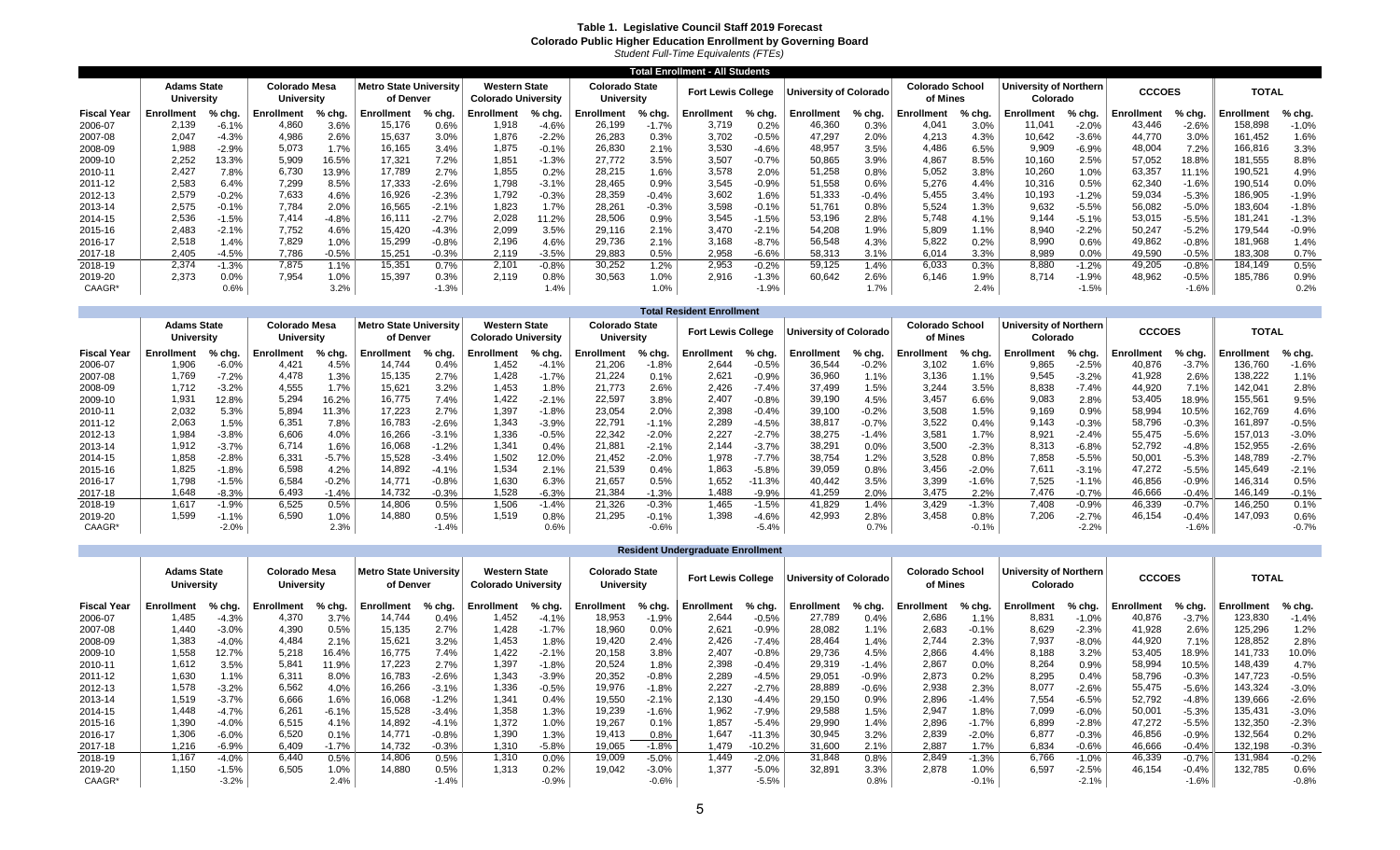|                    |                                                                                      |          |            |          |                                            |        |                                                    |         |                                            |         | <b>Resident Graduate Enrollment</b> |          |                        |         |                                    |         |                                    |          |               |        |                   |         |
|--------------------|--------------------------------------------------------------------------------------|----------|------------|----------|--------------------------------------------|--------|----------------------------------------------------|---------|--------------------------------------------|---------|-------------------------------------|----------|------------------------|---------|------------------------------------|---------|------------------------------------|----------|---------------|--------|-------------------|---------|
|                    | <b>Adams State</b><br><b>Colorado Mesa</b><br><b>University</b><br><b>University</b> |          |            |          | <b>Metro State University</b><br>of Denver |        | <b>Western State</b><br><b>Colorado University</b> |         | <b>Colorado State</b><br><b>University</b> |         | <b>Fort Lewis College</b>           |          | University of Colorado |         | <b>Colorado School</b><br>of Mines |         | University of Northern<br>Colorado |          | <b>CCCOES</b> |        | <b>TOTAL</b>      |         |
| <b>Fiscal Year</b> | <b>Enrollment</b>                                                                    | % chg.   | Enrollment | $%$ chg. | <b>Enrollment</b>                          | % chg. | Enrollment                                         | % chg.  | Enrollment                                 | % chg.  | Enrollment                          | % chg.   | Enrollment             | % chg.  | <b>Enrollment</b>                  | % chg.  | <b>Enrollment</b>                  | % chg.   | Enrollment    | % chg. | <b>Enrollment</b> | % chg.  |
| 2006-07            | 421                                                                                  | $-11.8%$ | 51         | 215.4%   |                                            |        |                                                    |         | 2,253                                      | $-1.0%$ |                                     |          | 8,755                  | $-2.3%$ | 416                                | 4.7%    | 1,034                              | $-13.8%$ |               |        | 12,930            | $-3.0%$ |
| 2007-08            | 329                                                                                  | $-22.0%$ | 88         | 70.7%    |                                            |        |                                                    |         | 2,264                                      | 0.5%    |                                     |          | 8,878                  | 1.4%    | 453                                | 8.7%    | 916                                | $-11.4%$ |               |        | 12,926            | 0.0%    |
| 2008-09            | 329                                                                                  | 0.0%     | 71         | $-18.6%$ |                                            |        |                                                    |         | 2,353                                      | 3.9%    |                                     |          | 9,035                  | 1.8%    | 500                                | 10.5%   | 901                                | $-1.6%$  |               |        | 13,189            | 2.0%    |
| 2009-10            | 373                                                                                  | 13.3%    | 76         | 7.0%     |                                            |        |                                                    |         | 2,439                                      | 3.7%    |                                     |          | 9,454                  | 4.6%    | 591                                | 18.3%   | 895                                | $-0.7%$  |               |        | 13,828            | 4.8%    |
| 2010-11            | 420                                                                                  | 12.8%    | 53         | $-31.1%$ |                                            |        |                                                    |         | 2,530                                      | 3.7%    |                                     |          | 9.781                  | 3.5%    | 641                                | 8.5%    | 905                                | 1.1%     |               |        | 14,330            | 3.6%    |
| 2011-12            | 433                                                                                  | 3.0%     | 40         | $-23.8%$ |                                            |        |                                                    |         | 2,439                                      | $-3.6%$ |                                     |          | 9.766                  | $-0.2%$ | 649                                | 1.2%    | 848                                | $-6.4%$  |               |        | 14,174            | $-1.1%$ |
| 2012-13            | 406                                                                                  | $-6.1%$  | 44         | 9.4%     |                                            |        |                                                    |         | 2,366                                      | $-3.0%$ |                                     |          | 9.386                  | $-3.9%$ | 643                                | $-1.0%$ | 844                                | $-0.4%$  |               |        | 13,689            | $-3.4%$ |
| 2013-14            | 393                                                                                  | $-3.4%$  | 48         | 8.6%     |                                            |        |                                                    |         | 2,331                                      | $-1.5%$ | 14                                  |          | 9.141                  | $-2.6%$ | 604                                | $-6.0%$ | 759                                | $-10.1%$ |               |        | 13,289            | $-2.9%$ |
| 2014-15            | 410                                                                                  | 4.5%     | 70         | 47.4%    |                                            |        | 144                                                |         | 2,213                                      | $-5.1%$ | 16                                  | 18.2%    | 9,166                  | 0.3%    | 581                                | $-3.7%$ | 759                                | 0.0%     |               |        | 13,359            | 0.5%    |
| 2015-16            | 435                                                                                  | 6.1%     | 83         | 18.6%    |                                            |        | 162                                                | 12.7%   | 2,272                                      | 2.7%    |                                     | $-63.1%$ | 9,069                  | $-1.1%$ | 560                                | $-3.7%$ | 712                                | $-6.2%$  |               |        | 13,299            | $-0.4%$ |
| 2016-17            | 492                                                                                  | 13.1%    | 64         | $-22.9%$ |                                            |        | 240                                                | 48.1%   | 2,244                                      | $-1.2%$ |                                     | $-16.7%$ | 9.497                  | 4.7%    | 560                                | 0.0%    | 648                                | $-9.0%$  |               |        | 13.750            | 3.4%    |
| 2017-18            | 432                                                                                  | 12.2%    | 84         | 31.3%    |                                            |        | 218                                                | $-9.2%$ | 2,319                                      | 3.3%    |                                     | 80.0%    | 9,659                  | 1.7%    | 588                                | 5.0%    | 642                                | $-0.9%$  |               |        | 13,951            | 1.5%    |
| 2018-19            | 449                                                                                  | 4.0%     | 85         | 1.0%     |                                            |        | 196                                                | -10.0%  | 2,317                                      | $-2.0%$ | 16                                  | 75.0%    | 9,981                  | 3.3%    | 580                                | $-1.4%$ | 642                                | 0.0%     |               |        | 14,266            | 2.3%    |
| 2019-20            | 449                                                                                  | 0.0%     | 86         | 1.0%     |                                            |        | 206                                                | 5.0%    | 2.254                                      | $-1.5%$ | 21                                  | 35.0%    | 10,102                 | 1.2%    | 580                                | $-2.0%$ | 610                                | $-5.0%$  |               |        | 14,308            | 0.3%    |
| CAAGR*             |                                                                                      | 2.1%     |            | 1.2%     |                                            |        |                                                    |         |                                            | $-0.6%$ |                                     |          |                        | 0.6%    |                                    | $-0.2%$ |                                    | $-3.6%$  |               |        |                   | 0.3%    |

NOTE: Graduate student FTE reflect 30 credit hours, while undergraduate student FTE reflect 24 credit hours.

|                    |                                  |         |                                    |          |                                     |          |                                                    |         |                                            |         | <b>Total Nonresident Enrollment</b> |         |                               |          |                                    |        |                                    |          |                   |          |                   |        |
|--------------------|----------------------------------|---------|------------------------------------|----------|-------------------------------------|----------|----------------------------------------------------|---------|--------------------------------------------|---------|-------------------------------------|---------|-------------------------------|----------|------------------------------------|--------|------------------------------------|----------|-------------------|----------|-------------------|--------|
|                    | <b>Adams State</b><br>University |         | <b>Colorado Mesa</b><br>University |          | Metro State University<br>of Denver |          | <b>Western State</b><br><b>Colorado University</b> |         | <b>Colorado State</b><br><b>University</b> |         | <b>Fort Lewis College</b>           |         | <b>University of Colorado</b> |          | <b>Colorado School</b><br>of Mines |        | University of Northern<br>Colorado |          | <b>CCCOES</b>     |          | TOTAL             |        |
| <b>Fiscal Year</b> | Enrollment                       | % chg.  | Enrollment                         | $%$ chg. | <b>Enrollment</b>                   | $%$ chg. | <b>Enrollment</b>                                  | % chg.  | Enrollment                                 | % chg.  | Enrollment                          | % chg.  | Enrollment                    | $%$ chg. | Enrollment                         | % chg. | Enrollment                         | $%$ chg. | <b>Enrollment</b> | % chg.   | <b>Enrollment</b> | % chg. |
| 2006-07            | 233                              | $-7.0%$ | 439                                | $-4.3%$  | 432                                 | 7.5%     | 466                                                | $-6.0%$ | 4,993                                      | $-1.4%$ | 1,075                               | 1.8%    | 9,816                         | 2.6%     | 939                                | 7.9%   | 1,176                              | 3.0%     | 2,570             | 18.7%    | 22,138            | 3.1%   |
| 2007-08            | 278                              | 19.7%   | 508                                | 15.9%    | 502                                 | 16.2%    | 448                                                | $-3.9%$ | 5,059                                      | 1.3%    | 1,081                               | 0.6%    | 10,337                        | 5.3%     | 1.078                              | 14.8%  | 1,097                              | $-6.7%$  | 2,842             | 10.6%    | 23,230            | 4.9%   |
| 2008-09            | 276                              | $-0.9%$ | 518                                | 1.8%     | 544                                 | 8.4%     | 422                                                | $-5.8%$ | 5,057                                      | 0.0%    | 1,104                               | 2.1%    | 11,458                        | 10.8%    | 1,242                              | 15.3%  | 1,071                              | $-2.4%$  | 3,084             | 8.5%     | 24,775            | 6.7%   |
| 2009-10            | 321                              | 16.4%   | 614                                | 18.7%    | 546                                 | 0.4%     | 429                                                | 1.7%    | 5,175                                      | 2.3%    | 1,100                               | $-0.4%$ | 11,675                        | 1.9%     | 1,409                              | 13.4%  | 1,077                              | 0.6%     | 3,647             | 18.3%    | 25,994            | 4.9%   |
| 2010-11            | 395                              | 22.9%   | 837                                | 36.2%    | 566                                 | 3.7%     | 458                                                | 6.8%    | 5,161                                      | $-0.3%$ | 1,180                               | 7.3%    | 12,158                        | 4.1%     | 1,544                              | 9.5%   | 1,091                              | $1.3\%$  | 4,363             | 19.6%    | 27,752            | 6.8%   |
| 2011-12            | 521                              | 31.9%   | 948                                | 13.4%    | 550                                 | $-2.8%$  | 455                                                | $-0.7%$ | 5,674                                      | 9.9%    | 1,256                               | 6.4%    | 12,741                        | 4.8%     | 1.755                              | 13.7%  | 1,174                              | 7.6%     | 3,544             | $-18.8%$ | 28,617            | 3.1%   |
| 2012-13            | 594                              | 14.2%   | 1.027                              | 8.3%     | 660                                 | 20.0%    | 456                                                | 0.2%    | 6,016                                      | 6.0%    | 1,375                               | 9.5%    | 13,058                        | 2.5%     | 1.874                              | 6.8%   | 1.272                              | 8.4%     | 3,559             | 0.4%     | 29,892            | 4.5%   |
| 2013-14            | 664                              | 11.7%   | 1,071                              | 4.2%     | 497                                 | $-24.7%$ | 482                                                | 5.7%    | 6,379                                      | 6.0%    | 1,454                               | 5.7%    | 13,470                        | 3.2%     | 2.024                              | 8.0%   | 1,319                              | 3.7%     | 3,290             | $-7.6%$  | 30,649            | 2.5%   |
| 2014-15            | 678                              | 2.2%    | 1,083                              | 1.1%     | 583                                 | 17.3%    | 526                                                | 9.1%    | 7,054                                      | 10.6%   | 1,567                               | 7.8%    | 14.441                        | 7.2%     | 2,219                              | 9.7%   | 1,286                              | $-2.5%$  | 3,014             | $-8.4%$  | 32,452            | 5.9%   |
| 2015-16            | 658                              | $-3.0%$ | 1.154                              | 6.6%     | 528                                 | $-9.4%$  | 565                                                | 7.5%    | 7.577                                      | 7.4%    | 1,607                               | 2.5%    | 15,149                        | 4.9%     | 2,353                              | 6.0%   | 1,329                              | 3.3%     | 2,975             | $-1.3%$  | 33,895            | 4.4%   |
| 2016-17            | 720                              | 9.4%    | 1.245                              | 7.9%     | 528                                 | 0.0%     | 566                                                | 0.2%    | 8,079                                      | 6.6%    | 1,516                               | $-5.6%$ | 16,106                        | 6.3%     | 2.423                              | 3.0%   | 1.465                              | 10.2%    | 3,006             | 1.0%     | 35,654            | 5.2%   |
| 2017-18            | 757                              | 5.1%    | ',293                              | 3.9%     | 519                                 | $-1.7%$  | 591                                                | 4.4%    | 8,499                                      | 5.2%    | 1.470                               | $-3.0%$ | 17,054                        | 5.9%     | 2,539                              | 4.8%   | 1,513                              | 3.3%     | 2,924             | $-2.7%$  | 37,159            | 4.2%   |
| 2018-19            | 757                              | 0.0%    | 1,350                              | 4.4%     | 545                                 | 5.0%     | 595                                                | 0.7%    | 8,926                                      | 5.0%    | 1,488                               | 1.2%    | 17,296                        | $1.4\%$  | 2,604                              | 2.5%   | 1,473                              | $-2.7\%$ | 2,866             | $-2.0%$  | 37,899            | 2.0%   |
| 2019-20            | 774                              | 2.2%    | 1.364                              | 1.0%     | 518                                 | $-5.0%$  | 600                                                | 0.9%    | 9.267                                      | 3.8%    | 1,518                               | 2.0%    | 17.649                        | 2.0%     | 2.688                              | 3.3%   | 1.508                              | 2.4%     | 2,808             | $-2.0%$  | 38,693            | 2.1%   |
| CAAGR*             |                                  | 10.0%   |                                    | 9.1%     |                                     | 0.0%     |                                                    | 3.7%    |                                            | 6.2%    |                                     | 3.4%    |                               | 4.5%     |                                    | 7.1%   |                                    | 3.5%     |                   | $-2.6%$  |                   | 4.3%   |
|                    |                                  |         |                                    |          |                                     |          |                                                    |         |                                            |         |                                     |         |                               |          |                                    |        |                                    |          |                   |          |                   |        |

*CAAGR = Compound average annual growth rate between FY 2009-10 and FY 2018-19.*

|                    |                                  |         |            |                                    |                                            |          |                                                    |         |                                     |         | Nonresident Undergraduate Enrollment |         |                               |        |                                    |        |                                           |          |                   |          |                   |        |
|--------------------|----------------------------------|---------|------------|------------------------------------|--------------------------------------------|----------|----------------------------------------------------|---------|-------------------------------------|---------|--------------------------------------|---------|-------------------------------|--------|------------------------------------|--------|-------------------------------------------|----------|-------------------|----------|-------------------|--------|
|                    | <b>Adams State</b><br>University |         |            | Colorado Mesa<br><b>University</b> | <b>Metro State University</b><br>of Denver |          | <b>Western State</b><br><b>Colorado University</b> |         | <b>Colorado State</b><br>University |         | <b>Fort Lewis College</b>            |         | <b>University of Colorado</b> |        | <b>Colorado School</b><br>of Mines |        | <b>University of Northern</b><br>Colorado |          | <b>CCCOES</b>     |          | <b>TOTAL</b>      |        |
| <b>Fiscal Year</b> | <b>Enrollment</b>                | % chg.  | Enrollment | % chg.                             | Enrollment                                 | % chg.   | Enrollment                                         | % chg.  | Enrollment                          | % chg.  | Enrollment                           | % chg.  | <b>Enrollment</b>             | % chg. | Enrollment                         | % chg. | Enrollment                                | % chg.   | <b>Enrollment</b> | % chg.   | <b>Enrollment</b> | % chg. |
| 2006-07            | 215                              | $-6.5%$ | 436        | $-4.6%$                            | 432                                        | 7.5%     | 466                                                | $-6.0%$ | 3,823                               | $-0.6%$ | 1,075                                | 1.8%    | 8,166                         | 1.4%   | 745                                | 9.7%   | 981                                       | 2.7%     | 2,570             | 18.7%    | 18,909            | 3.1%   |
| 2007-08            | 257                              | 19.5%   | 507        | 16.3%                              | 502                                        | 16.2%    | 448                                                | $-3.9%$ | 3,845                               | 0.6%    | 1,081                                | 0.6%    | 8,466                         | 3.7%   | 840                                | 12.8%  | 903                                       | $-8.0\%$ | 2,842             | 10.6%    | 19,691            | 4.1%   |
| 2008-09            | 262                              | 1.9%    | 515        | 1.6%                               | 544                                        | 8.4%     | 422                                                | $-5.8%$ | 3,846                               | 0.0%    | 1,104                                | 2.1%    | 9,338                         | 10.3%  | 936                                | 11.4%  | 883                                       | $-2.2%$  | 3,084             | 8.5%     | 20,934            | 6.3%   |
| 2009-10            | 261                              | $-0.4%$ | 613        | 19.0%                              | 546                                        | 0.4%     | 429                                                | 1.7%    | 3,890                               | 1.1%    | 1,100                                | $-0.4%$ | 9,359                         | 0.2%   | 1.043                              | 11.4%  | 871                                       | $-1.4%$  | 3,647             | 18.3%    | 21,759            | 3.9%   |
| 2010-11            | 282                              | 8.0%    | 834        | 36.1%                              | 566                                        | 3.7%     | 458                                                | 6.8%    | 3.760                               | $-3.3%$ | 1,180                                | 7.3%    | 9.714                         | 3.8%   | 1.141                              | 9.4%   | 895                                       | 2.8%     | 4,363             | 19.6%    | 23,193            | 6.6%   |
| 2011-12            | 338                              | 19.9%   | 947        | 13.5%                              | 550                                        | $-2.8%$  | 455                                                | $-0.7%$ | 4,298                               | 14.3%   | 1,256                                | 6.4%    | 10,262                        | 5.6%   | 1,312                              | 15.0%  | 960                                       | 7.3%     | 3,544             | $-18.8%$ | 23,922            | 3.1%   |
| 2012-13            | 323                              | $-4.4%$ | 1,026      | 8.3%                               | 660                                        | 20.0%    | 456                                                | 0.2%    | 4,575                               | 6.4%    | 1,375                                | 9.5%    | 10,418                        | 1.5%   | 1,433                              | 9.2%   | 1,047                                     | 9.1%     | 3,559             | 0.4%     | 24,872            | 4.0%   |
| 2013-14            | 331                              | 2.5%    | 1,068      | 4.1%                               | 497                                        | $-24.7%$ | 482                                                | 5.7%    | 4,843                               | 5.9%    | 1,454                                | 5.7%    | 10,75'                        | 3.2%   | 1,585                              | 10.6%  | 1,073                                     | 2.5%     | 3,290             | $-7.6%$  | 25,374            | 2.0%   |
| 2014-15            | 332                              | 0.3%    | 1,079      | 1.0%                               | 583                                        | 17.3%    | 487                                                | $1.0\%$ | 5,388                               | 11.3%   | 1,567                                | 7.8%    | 11,455                        | 6.5%   | 1.713                              | 8.1%   | 1,090                                     | 1.6%     | 3,014             | $-8.4%$  | 26,708            | 5.3%   |
| 2015-16            | 311                              | $-6.3%$ | 1,148      | 6.4%                               | 528                                        | $-9.4%$  | 513                                                | 5.3%    | 5,871                               | $9.0\%$ | 1,605                                | 2.4%    | 11,923                        | 4.1%   | 1.875                              | 9.5%   | 131,ا                                     | 3.8%     | 2,975             | $-1.3%$  | 27,880            | 4.4%   |
| 2016-17            | 303                              | $-2.6%$ | 1,242      | 8.2%                               | 528                                        | 0.0%     | 516                                                | 0.6%    | 6,333                               | 7.9%    | 1,514                                | $-5.7%$ | 12,846                        | 7.7%   | 1,967                              | 4.9%   | 1,250                                     | 10.5%    | 3,006             | 1.0%     | 29,505            | 5.8%   |
| 2017-18            | 288                              | $-5.0%$ | 1.287      | 3.6%                               | 519                                        | $-1.7%$  | 523                                                | 1.4%    | 6.740                               | 6.4%    | 1.459                                | $-3.6%$ | 13.571                        | 5.6%   | 2.038                              | 3.6%   | .282                                      | 2.6%     | 2.924             | $-2.7%$  | 30.631            | 3.8%   |
| 2018-19            | 302                              | 5.0%    | 1,332      | 3.5%                               | 545                                        | 5.0%     | 524                                                | 0.1%    | 7,270                               | 2.0%    | 1,475                                | 1.1%    | 13,664                        | 0.7%   | 2,120                              | 4.0%   | 237. ا                                    | $-3.5%$  | 2,866             | $-2.0%$  | 31,334            | 2.3%   |
| 2019-20            | 296                              | $-2.0%$ | 1.345      | 1.0%                               | 518                                        | $-5.0%$  | 529                                                | 1.0%    | 7.612                               | 4.7%    | 1.505                                | 2.0%    | 14.078                        | 3.0%   | 2,204                              | 4.0%   | 1.274                                     | 3.0%     | 2,808             | $-2.0%$  | 32,169            | 2.7%   |
| CAAGR*             |                                  | 1.6%    |            | 9.0%                               |                                            | 0.0%     |                                                    | 2.2%    |                                     | 7.2%    |                                      | 3.3%    |                               | 4.3%   |                                    | 8.2%   |                                           | 4.0%     |                   | $-2.6%$  |                   |        |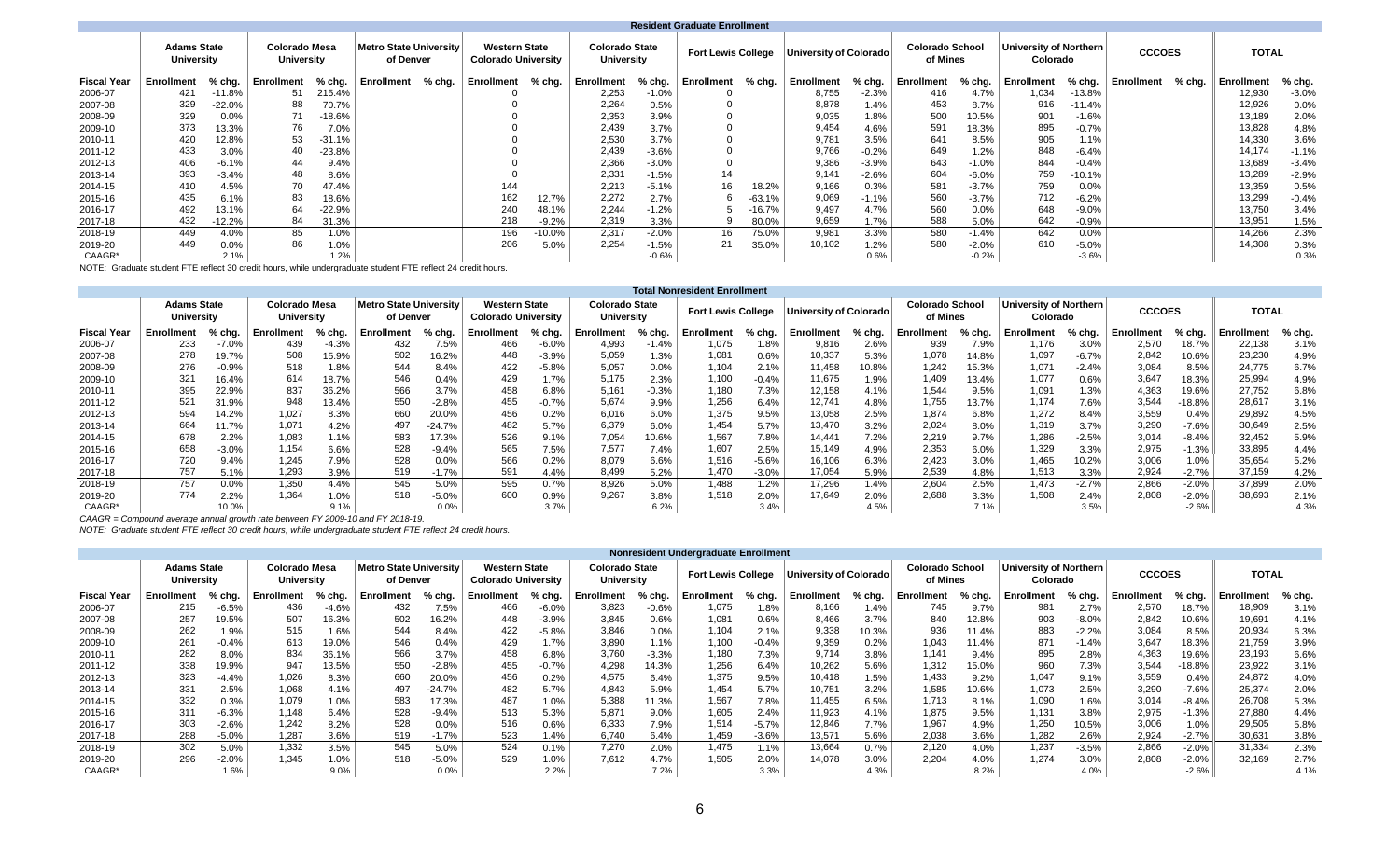|                    |                                         |          |                                    |          |                                            |        |                                                    |         |                                     |         | <b>Nonresident Graduate Enrollment</b> |        |                        |        |                                    |         |                                    |          |               |        |                   |         |
|--------------------|-----------------------------------------|----------|------------------------------------|----------|--------------------------------------------|--------|----------------------------------------------------|---------|-------------------------------------|---------|----------------------------------------|--------|------------------------|--------|------------------------------------|---------|------------------------------------|----------|---------------|--------|-------------------|---------|
|                    | <b>Adams State</b><br><b>University</b> |          | <b>Colorado Mesa</b><br>University |          | <b>Metro State University</b><br>of Denver |        | <b>Western State</b><br><b>Colorado University</b> |         | <b>Colorado State</b><br>University |         | <b>Fort Lewis College</b>              |        | University of Colorado |        | <b>Colorado School</b><br>of Mines |         | University of Northern<br>Colorado |          | <b>CCCOES</b> |        | <b>TOTAL</b>      |         |
| <b>Fiscal Year</b> | Enrollment                              | % chg.   | Enrollment                         | % chg.   | Enrollment                                 | % chg. | Enrollment                                         | % chg.  | Enrollment                          | % chg.  | Enrollment                             | % chg. | <b>Enrollment</b>      | % chg. | <b>Enrollment</b>                  | % chg.  | Enrollment                         | % chg.   | Enrollment    | % chg. | <b>Enrollment</b> | % chg.  |
| 2006-07            | 18                                      | -12.5%   |                                    | 100.0%   |                                            |        |                                                    |         | 1.170                               | $-4.1%$ |                                        |        | 1,650                  | 9.0%   | 194                                | 1.3%    | 195                                | 4.7%     |               |        | 3,229             | 3.1%    |
| 2007-08            | 21                                      | 21.4%    |                                    | $-50.0%$ |                                            |        |                                                    |         | 1,214                               | 3.7%    |                                        |        | 1,87'                  | 13.4%  | 238                                | 22.6%   | 194                                | $-0.6%$  |               |        | 3,539             | 9.6%    |
| 2008-09            | 14                                      | $-35.3%$ |                                    | 100.0%   |                                            |        |                                                    |         | 1,211                               | $-0.2%$ |                                        |        | 2,120                  | 13.3%  | 306                                | 28.9%   | 188                                | $-3.2%$  |               |        | 3,841             | 8.5%    |
| 2009-10            | 60                                      | 336.4%   |                                    | $-50.0%$ |                                            |        |                                                    |         | 1,285                               | 6.1%    |                                        |        | 2,316                  | 9.3%   | 366                                | 19.6%   | 206                                | 10.0%    |               |        | 4,235             | 10.3%   |
| 2010-11            | 113                                     | 87.5%    |                                    | 100.0%   |                                            |        |                                                    |         | 1,401                               | 9.0%    |                                        |        | 2.444                  | 5.5%   | 403                                | 9.9%    | 196                                | $-4.8%$  |               |        | 4,559             | 7.6%    |
| 2011-12            | 183                                     | 62.2%    |                                    | $-50.0%$ |                                            |        |                                                    |         | 1,376                               | $-1.8%$ |                                        |        | 2.479                  | 1.4%   | 443                                | 9.9%    | 214                                | 8.9%     |               |        | 4,695             | 3.0%    |
| 2012-13            | 271                                     | 48.6%    |                                    | 0.0%     |                                            |        |                                                    |         | 1,441                               | 4.7%    |                                        |        | 2,640                  | 6.5%   | 441                                | $-0.3%$ | 225                                | 5.3%     |               |        | 5,020             | 6.9%    |
| 2013-14            | 333                                     | 22.6%    |                                    | 100.0%   |                                            |        |                                                    |         | 1,536                               | 6.6%    |                                        |        | 2,719                  | 3.0%   | 439                                | $-0.6%$ | 246                                | 9.4%     |               |        | 5,275             | 5.1%    |
| 2014-15            | 346                                     | 4.1%     |                                    | 50.0%    |                                            |        | 39                                                 |         | 1,666                               | 8.5%    |                                        |        | 2,986                  | 9.8%   | 506                                | 15.4%   | 196                                | $-20.3%$ |               |        | 5,744             | 8.9%    |
| 2015-16            | 347                                     | 0.2%     |                                    | 60.0%    |                                            |        | 52                                                 | 34.2%   | 1,706                               | 2.4%    |                                        |        | 3.226                  | 8.0%   | 478                                | $-5.6%$ | 198                                | 0.9%     |               |        | 6,015             | 4.7%    |
| 2016-17            | 417                                     | 20.2%    |                                    | $-50.0%$ |                                            |        | 50                                                 | $-3.8%$ | 1,746                               | 2.3%    |                                        | 14.3%  | 3,260                  | 1.1%   | 456                                | $-4.6%$ | 215                                | 8.6%     |               |        | 6,149             | 2.2%    |
| 2017-18            | 469                                     | 12.5%    |                                    | 100.0%   |                                            |        | 68                                                 | 36.0%   | 1,759                               | 0.7%    | 11                                     | 450.0% | 3,483                  | 6.8%   | 501                                | 9.9%    | 231                                | 7.4%     |               |        | 6,528             | 6.2%    |
| 2018-19            | 455                                     | $-3.0%$  | 18                                 | 200.0%   |                                            |        | 71                                                 | 5.0%    | 1,655                               | $-5.9%$ | 13                                     | 20.0%  | 3.632                  | 4.3%   | 484                                | 3.5%    | 236                                | 2.0%     |               |        | 6,565             | 0.6%    |
| 2019-20            | 478                                     | 5.0%     | 18                                 | 1.0%     |                                            |        | 71                                                 | 0.0%    | 1,655                               | 0.0%    | 13                                     | 0.0%   | 3.571                  | 0.2%   | 484                                | 3.5%    | 233                                | $-1.0%$  |               |        | 6.524             | $-0.6%$ |
| CAAGR*             |                                         | 25.2%    |                                    | 34.5%    |                                            |        |                                                    |         |                                     | 2.9%    |                                        |        |                        | 5.1%   |                                    | 3.1%    |                                    | 1.5%     |               |        |                   | 5.0%    |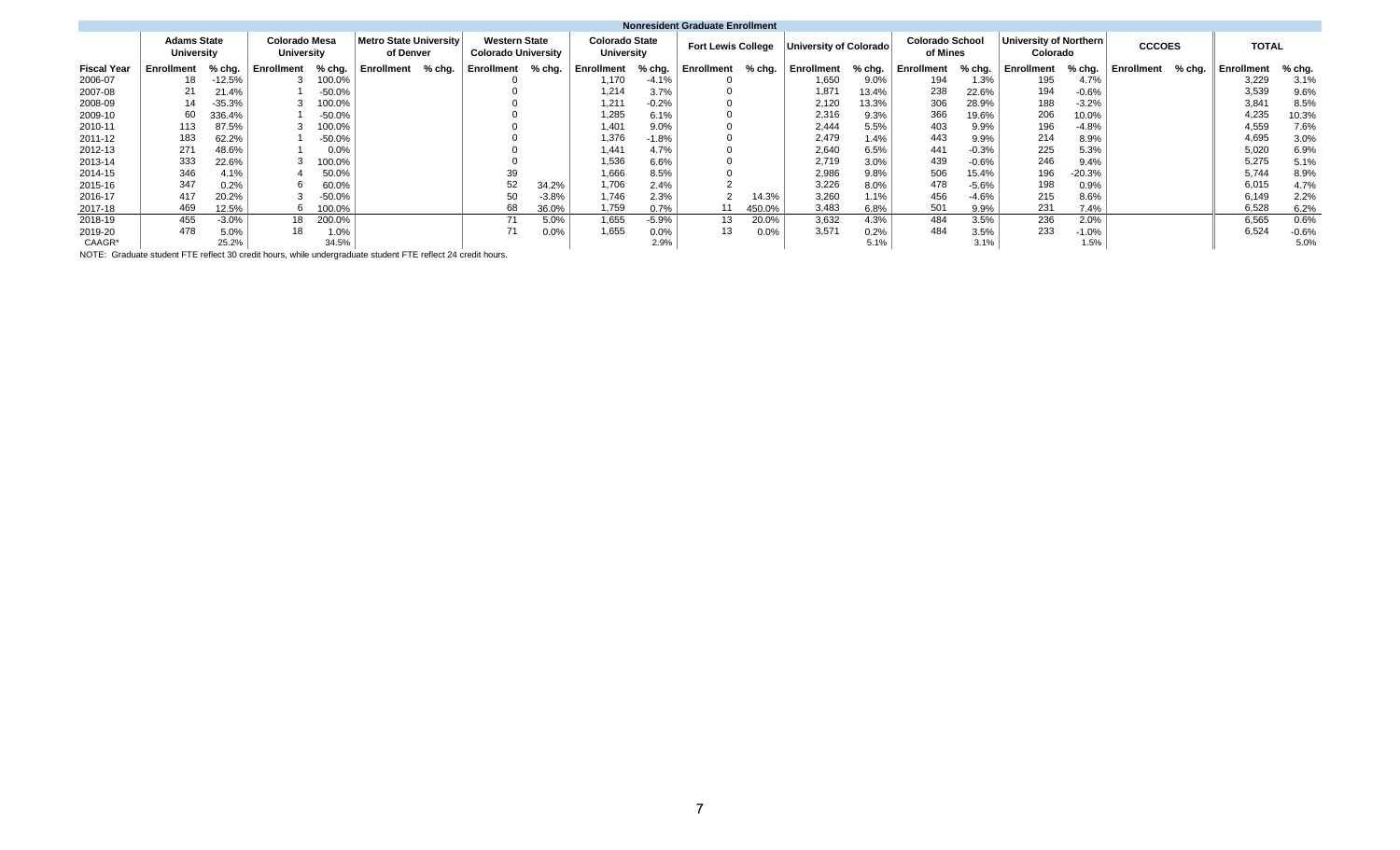#### **Colorado Public Higher Education Enrollment by Governing Board** *Student Full-Time Equivalents (FTEs)* **Table 1. Legislative Council Staff 2019 Forecast**

(Continued)

|                    |                                         |         |                             |         |                                     |         |                                                    |         |                                     |         | <b>COF Authorizations</b> |          |                               |         |                                    |          |                                    |         |               |         |                   |         |
|--------------------|-----------------------------------------|---------|-----------------------------|---------|-------------------------------------|---------|----------------------------------------------------|---------|-------------------------------------|---------|---------------------------|----------|-------------------------------|---------|------------------------------------|----------|------------------------------------|---------|---------------|---------|-------------------|---------|
|                    | <b>Adams State</b><br><b>University</b> |         | Colorado Mesa<br>University |         | Metro State Universitv<br>of Denver |         | <b>Western State</b><br><b>Colorado University</b> |         | <b>Colorado State</b><br>University |         | <b>Fort Lewis College</b> |          | <b>University of Colorado</b> |         | <b>Colorado School</b><br>of Mines |          | University of Northern<br>Colorado |         | <b>CCCOES</b> |         | TOTAL             |         |
| <b>Fiscal Year</b> | Enrollment                              | % chg.  | Enrollment                  | % cha.  | <b>Enrollment</b>                   | % chg.  | <b>Enrollment</b>                                  | % chg.  | Enrollment                          | % cha.  | Enrollment                | % chg.   | Enrollment                    | % cha.  | <b>Enrollment</b>                  | % chg.   | Enrollment                         | % chg.  | Enrollment    | % chg.  | <b>Enrollment</b> | % chg.  |
| 2006-07            | 1,436                                   | 2.1%    | 4,358                       | 7.5%    | 14,943                              | 5.1%    | 426. ا                                             | $-4.8%$ | 19,071                              | 0.1%    | 2,563                     | 2.0%     | 27,369                        | 3.1%    | 2,659                              | 4.5%     | 8.761                              | $-1.8%$ | 34,389        | 0.7%    | 116,975           | 1.8%    |
| 2007-08            | 1,375                                   | $-4.3%$ | 4,381                       | 0.5%    | 15,319                              | 2.5%    | 1,398                                              | $-2.0%$ | 19,150                              | 0.4%    | 2,540                     | $-0.9%$  | 27,596                        | 0.8%    | 2,652                              | $-0.3%$  | 8,287                              | $-5.4%$ | 40,526        | 17.8%   | 123,224           | 5.3%    |
| 2008-09            | 1,352                                   | $-1.7%$ | 4,502                       | 2.8%    | 16,014                              | 4.5%    | 1,429                                              | 2.2%    | 19,764                              | 3.2%    | 2,343                     | $-7.7%$  | 27,919                        | 1.2%    | 2,688                              | 1.4%     | 7,850                              | $-5.3%$ | 44,11'        | 8.8%    | 127,973           | 3.9%    |
| 2009-10            | 1.471                                   | 8.8%    | 5,228                       | 16.1%   | 17,216                              | 7.5%    | 1,385                                              | $-3.1%$ | 20,363                              | 3.0%    | 2,406                     | 2.7%     | 28,656                        | 2.6%    | 2,792                              | 3.9%     | 8,003                              | 2.0%    | 52,248        | 18.4%   | 139,768           | 9.2%    |
| 2010-11            | 1,489                                   | 1.2%    | 5,728                       | 9.6%    | 17,251                              | 0.2%    | 1,298                                              | $-6.3%$ | 20,654                              | 1.4%    | 2,395                     | $-0.5%$  | 27,213                        | $-5.0%$ | 2,731                              | $-2.2%$  | 8,081                              | 1.0%    | 56,248        | 7.7%    | 143,087           | 2.4%    |
| 2011-12            | 1,505                                   | 1.1%    | 6,163                       | 7.6%    | 16,304                              | $-5.5%$ | 1,256                                              | $-3.3%$ | 20,706                              | 0.3%    | 2,137                     | $-10.8%$ | 27,014                        | $-0.7%$ | 2,723                              | $-0.3%$  | 7,895                              | $-2.3%$ | 54,835        | $-2.5%$ | 140,538           | $-1.8%$ |
| 2012-13            | 1,439                                   | $-4.4%$ | 6,398                       | 3.8%    | 15,566                              | $-4.5%$ | 1,218                                              | $-3.0%$ | 19,965                              | $-3.6%$ | 2,288                     | 7.0%     | 27,382                        | 1.4%    | 2,766                              | 1.6%     | 7,739                              | $-2.0%$ | 53,350        | $-2.7%$ | 138,112           | $-1.7%$ |
| 2013-14            | 1,365                                   | $-5.1%$ | 6,472                       | 1.1%    | 15,143                              | $-2.7%$ | 1.264                                              | 3.8%    | 19,671                              | $-1.5%$ | 2,056                     | $-10.2%$ | 27,511                        | 0.5%    | 2,698                              | $-2.5%$  | 7,216                              | $-6.8%$ | 49,791        | $-6.7%$ | 133,186           | $-3.6%$ |
| 2014-15            | 1,285                                   | $-5.9%$ | 6,089                       | $-5.9%$ | 14,351                              | $-5.2%$ | 1,319                                              | 4.4%    | 19,132                              | $-2.7%$ | 1,796                     | $-12.6%$ | 27,712                        | 0.7%    | 2,762                              | 2.4%     | 6,861                              | $-4.9%$ | 47,339        | $-4.9%$ | 128,646           | $-3.4%$ |
| 2015-16            | 1,225                                   | $-4.7%$ | 6,340                       | 4.1%    | 13,826                              | $-3.7%$ | 1.340                                              | 1.6%    | 19,084                              | $-0.3%$ | 1,701                     | $-5.3%$  | 28,08'                        | 1.3%    | 2,737                              | $-0.9\%$ | 6,700                              | $-2.3%$ | 45,055        | $-4.8%$ | 126,087           | $-2.0%$ |
| 2016-17            | 1,125                                   | $-8.2%$ | 6,350                       | 0.2%    | 13,71                               | $-0.8%$ | 1.333                                              | $-0.5%$ | 19,234                              | 0.8%    | 1,512                     | $-11.1%$ | 28,738                        | 2.3%    | 2,637                              | $-3.6%$  | 6,584                              | $-1.7%$ | 44,979        | $-0.2%$ | 126,204           | 0.1%    |
| 2017-18            | 1,050                                   | $-6.6%$ | 6,225                       | $-2.0%$ | 13,839                              | 0.9%    | <b>296.</b>                                        | $-2.8%$ | 18,862                              | $-1.9%$ | 1,389                     | $-8.1%$  | 29,276                        | 1.9%    | 2,790                              | 5.8%     | 6.708                              | .9%     | 44,873        | $-0.2%$ | 126,308           | 0.1%    |
| 2018-19            | 1,008                                   | $-4.0%$ | 6,240                       | 0.5%    | 13,908                              | 0.5%    | 1,296                                              | 0.0%    | 19,239                              | 2.0%    | 1,361                     | $-2.0%$  | 29,505                        | 0.8%    | 2,698                              | $-3.3%$  | 6,641                              | $-3.3%$ | 44,559        | $-0.7%$ | 126,456           | 0.1%    |
| 2019-20            | 993                                     | $-1.5%$ | 6,318                       | $1.0\%$ | 13,978                              | 0.5%    | 1.299                                              | 0.2%    | 19,272                              | 0.2%    | 1,293                     | $-5.0%$  | 30,472                        | 3.3%    | 2,725                              | 1.0%     | 6,475                              | 1.0%    | 44,380        | $-0.4%$ | 127,205           | 0.6%    |
| CAAGR*             |                                         | $-4.1%$ |                             | 2.0%    |                                     | $-2.3%$ |                                                    | $-0.7%$ |                                     | $-0.6%$ |                           | $-6.1%$  |                               | 0.3%    |                                    | $-0.4%$  |                                    | $-2.1%$ |               | $-1.8%$ |                   | $-1.1%$ |

|                    |                                  |         |                                     |          |                   |         |         |                                  |          | <b>Local District College Enrollment</b> |          |                   |          |         |                                  |         |                                     |          |                   |          |
|--------------------|----------------------------------|---------|-------------------------------------|----------|-------------------|---------|---------|----------------------------------|----------|------------------------------------------|----------|-------------------|----------|---------|----------------------------------|---------|-------------------------------------|----------|-------------------|----------|
|                    |                                  |         | <b>Resident Enrollment</b>          |          |                   |         |         |                                  |          | <b>Nonresident Enrollment</b>            |          |                   |          |         |                                  |         | <b>Total Enrollment</b>             |          |                   |          |
|                    | <b>Aims Community</b><br>College |         | <b>Colorado Mountain</b><br>College |          | <b>TOTAL</b>      |         |         | <b>Aims Community</b><br>College |          | <b>Colorado Mountain</b><br>College      |          | <b>TOTAL</b>      |          |         | <b>Aims Community</b><br>College |         | <b>Colorado Mountain</b><br>College |          | <b>TOTAL</b>      |          |
| <b>Fiscal Year</b> | <b>Enrollment</b>                | % chg.  | <b>Enrollment</b>                   | $%$ chg. | <b>Enrollment</b> | % chg.  | Year    | Enrollment                       | $%$ chg. | <b>Enrollment</b>                        | % chg.   | <b>Enrollment</b> | % chg.   | Year    | <b>Enrollment</b>                | % chg.  | Enrollment                          | $%$ chg. | <b>Enrollment</b> | $%$ chg. |
| 2006-07            | 2,930                            | 2.9%    | 2,155                               | $-1.7%$  | 5,085             | 0.9%    | 2006-07 | 120                              | 6.2%     | 561                                      | 3.5%     | 681               | 4.0%     | 2006-07 | 3.050                            | 3.0%    | 2,716                               | $-0.7%$  | 5.766             | 1.2%     |
| 2007-08            | 2,856                            | $-2.5%$ | 2,113                               | $-1.9%$  | 4,969             | $-2.3%$ | 2007-08 | 106                              | $-11.7%$ | 563                                      | 0.4%     | 669               | $-1.8%$  | 2007-08 | 2,962                            | $-2.9%$ | 2,676                               | $-1.5%$  | 5,638             | $-2.2%$  |
| 2008-09            | 3,031                            | 6.1%    | 2.143                               | 1.4%     | 5.174             | 4.1%    | 2008-09 | 119                              | 12.3%    | 623                                      | 10.7%    | 742               | 10.9%    | 2008-09 | 3,150                            | 6.3%    | 2,766                               | 3.4%     | 5,916             | 4.9%     |
| 2009-10            | 3.471                            | 14.5%   | 2,543                               | 18.7%    | 6.014             | 16.2%   | 2009-10 | 113                              | $-5.0%$  | 610                                      | $-2.1%$  | 723               | $-2.6%$  | 2009-10 | 3,584                            | 13.8%   | 3,153                               | 14.0%    | 6,737             | 13.9%    |
| 2010-11            | 3,562                            | 2.6%    | 2,889                               | 13.6%    | 6.451             | 7.3%    | 2010-11 | 130                              | 15.0%    | 623                                      | 2.1%     | 753               | 4.1%     | 2010-11 | 3,692                            | 3.0%    | 3,512                               | 11.4%    | 7,204             | 6.9%     |
| 2011-12            | 3,611                            | 1.4%    | 2,950                               | 2.1%     | 6,561             | 1.7%    | 2011-12 | 113                              | 13.1%    | 552                                      | -11.4%   | 665               | $-11.7%$ | 2011-12 | 3,724                            | 0.9%    | 3,502                               | $-0.3%$  | 7,226             | 0.3%     |
| 2012-13            | 3,486                            | $-3.5%$ | 3,040                               | 3.1%     | 6,526             | $-0.5%$ | 2012-13 | 104                              | $-8.0%$  | 540                                      | $-2.2%$  | 644               | $-3.2%$  | 2012-13 | 3,590                            | $-3.6%$ | 3,580                               | 2.2%     | 7,170             | $-0.8%$  |
| 2013-14            | 3,330                            | $-4.5%$ | 2,930                               | $-3.6%$  | 6.260             | $-4.1%$ | 2013-14 | 80                               | $-23.1%$ | 591                                      | $9.4\%$  | 671               | 4.2%     | 2013-14 | 3,410                            | $-5.0%$ | 3,521                               | $-1.6%$  | 6,931             | $-3.3%$  |
| 2014-15            | 3,160                            | $-5.1%$ | 2,795                               | $-4.6%$  | 5,955             | $-4.9%$ | 2014-15 |                                  | $-11.3%$ | 574                                      | $-2.9%$  | 645               | $-3.9%$  | 2014-15 | 3,231                            | $-5.2%$ | 3,369                               | $-4.3%$  | 6,600             | $-4.8%$  |
| 2015-16            | 3,260                            | 3.2%    | 2,946                               | 5.4%     | 6.206             | 4.2%    | 2014-15 | 96                               | 35.2%    | 417                                      | $-27.4%$ | 513               | $-20.5%$ | 2014-15 | 3,356                            | 3.9%    | 3,363                               | $-0.2%$  | 6,719             | 1.8%     |
| 2016-17            | 3,354                            | 2.9%    | 2,809                               | $-4.7%$  | 6,163             | $-0.7%$ | 2016-17 | 113                              | 17.7%    | 386                                      | $-7.4%$  | 499               | $-2.7%$  | 2016-17 | 3,467                            | 3.3%    | 3,195                               | $-5.0%$  | 6,662             | $-0.8%$  |
| 2017-18            | 3,627                            | 8.1%    | 3,058                               | 8.9%     | 6,685             | 8.5%    | 2016-18 | 42                               | $-62.8%$ | 297                                      | $-23.1%$ | 339               | $-32.1%$ | 2016-18 | 3,669                            | 5.8%    | 3,355                               | 5.0%     | 7,024             | 5.4%     |
| 2018-19            | 3.772                            | 4.0%    | 3,180                               | 4.0%     | 6.952             | 4.0%    | 2018-19 | 42                               | $0.0\%$  | 267                                      | $-10.0%$ | 309               | $-8.8%$  | 2018-19 | 3,814                            | 4.0%    | 3,448                               | 2.8%     | 7,262             | 3.4%     |
| 2019-20            | 3,885                            | 3.0%    | 3.308                               | 4.0%     | 7.193             | 3.5%    | 2019-20 | 42                               | 0.0%     | 241                                      | $-10.0%$ | 283               | $-8.6%$  | 2019-20 | 3.927                            | 3.0%    | 3,548                               | 2.9%     | 7.475             | 2.9%     |
| CAAGR*             |                                  | 0.9%    |                                     | 2.5%     |                   | 1.6%    |         |                                  | $-10.4%$ |                                          | $-8.8%$  |                   | $-9.0%$  |         |                                  | 0.7%    |                                     | 1.0%     |                   | 0.8%     |

*CAAGR = Compound average annual growth rate between FY 2009-10 and FY 2019-20.*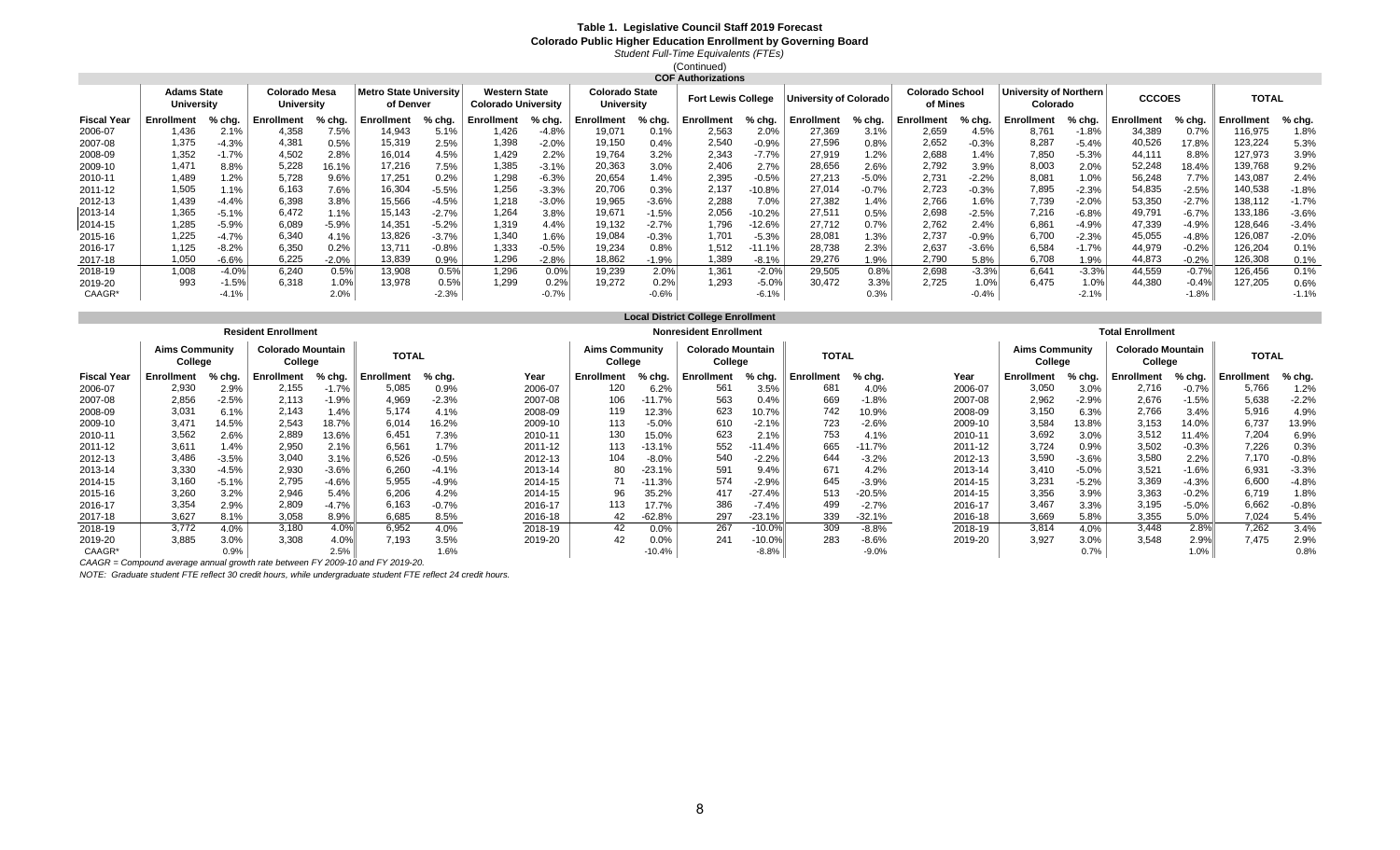#### **Table 2. Legislative Council Staff 2019 Forecast Colorado Public Higher Education Tuition Revenue by Governing Board**

|                    |                                  |         |                             |        |                                            |        |                                                    |         |                                  |        | <b>Total Tuition</b>      |         |                        |              |                                           |          |                                    |          |                                 |         |                    |          |
|--------------------|----------------------------------|---------|-----------------------------|--------|--------------------------------------------|--------|----------------------------------------------------|---------|----------------------------------|--------|---------------------------|---------|------------------------|--------------|-------------------------------------------|----------|------------------------------------|----------|---------------------------------|---------|--------------------|----------|
|                    | <b>Adams State</b><br>University |         | Colorado Mesa<br>University |        | <b>Metro State University</b><br>of Denver |        | <b>Western State</b><br><b>Colorado University</b> |         | <b>Colorado State University</b> |        | <b>Fort Lewis College</b> |         | University of Colorado |              | <b>Colorado School of</b><br><b>Mines</b> |          | University of Northern<br>Colorado |          | <b>Community College System</b> |         | <b>TOTAL</b>       |          |
| <b>Fiscal Year</b> | Tuition                          | % cha   | Tuition                     | % chg. | <b>Tuition</b>                             | % cha. | <b>Tuition</b>                                     | % chg.  | Tuition                          | % cha. | <b>Tuition</b>            | % chg.  | Tuition                | % chg.       | <b>Tuition</b>                            | $%$ chg. | <b>Tuition</b>                     | $%$ chg. | Tuition                         | % chg.  | <b>Tuition</b>     | $%$ chg. |
| 2006-07            | 6,522,020                        | 6.3%    | ,229,604                    | 21.3%  | 44,193,238                                 | 4.6%   | 8,599,218                                          | $-2.1%$ | 60.440.051                       | 3.4%   | 21,432,334                | $-1.6%$ | 451,659,887            | 5.6%         | 42,503,108                                | 12.9%    | 48,589,809                         | 1.4%     | 124,894,048                     | 5.7%    | 928,063,317        | 5.3%     |
| 2007-08            | 7,123,291                        | 9.2%    | 21,963,026                  | 14.2%  | 865,187                                    | 8.3%   | 8,621,844                                          | 0.3%    | 183,781,827                      | 14.5%  | 22.784.772                | 6.3%    | 490,388,093            | 8.6%         | 49,668,163                                | 16.9%    | 50,733,637                         | 4.4%     | 131,613,363                     | 5.4%    | 014,543,203        | 9.3%     |
| 2008-09            | 7,826,753                        | 9.9%    | 24,890,253                  | 13.3%  | 53,360,026                                 | 11.5%  | 8,724,598                                          | 1.2%    | 206,363,756                      | 12.3%  | 24,651,639                | 8.2%    | 548,698,298            | 11.9%        | 58,536,372                                | 17.9%    | 54,432,162                         | 7.3%     | 149,056,279                     | 13.3%   | 1,136,540,136      | 12.0%    |
| 2009-10            | 11,873,163                       | 51.7%   | 31,979,772                  | 28.5%  | .757.726                                   | 15.7%  | ,104,032                                           | 4.3%    | 224,013,890                      | 8.6%   | 27,662,062                | 12.2%   | 600,947,700            | 9.5%         | 67,488,862                                | 15.3%    | 62.121.465                         | 14.1%    | 194,956,762                     | 30.8%   | 1,291,905,434      | 13.7%    |
| 2010-11            | 14,492,309                       | 22.1%   | 40,589,823                  | 26.9%  | 69,965,654                                 | 13.3%  | 9,926,912                                          | 9.0%    | 250,666,728                      | 11.9%  | 30,124,555                | 8.9%    | 648,173,968            | 7.9%         | 77,391,291                                | 14.7%    | 69,127,042                         | 11.3%    | 232,938,775                     | 19.5%   | 1,443,397,057      | 11.7%    |
| 2011-12            | 15.773.008                       | 8.8%    | 46,402,362                  | 14.3%  | 82.851.450                                 | 18.4%  | 0,224,39                                           | 3.0%    | 287.794.153                      | 14.8%  | 32.645.221                | 8.4%    | 698,103,480            | 7.7%         | 88,936,530                                | 14.9%    | 75,938,109                         | 9.9%     | 249,824,285                     | 7.2%    | 1,588,492,989      | 10.1%    |
| 2012-13            | 17.642.872                       | 11.9%   | 50,728,593                  | 9.3%   | 1.695.027                                  | 10.7%  | 13,565,630                                         | 32.7%   | 311,789,947                      | 8.3%   | 35.804.794                | 9.7%    | 725.757.161            | 4.0%         | 98,389,057                                | 10.6%    | 79.574.941                         | 4.8%     | 251,694,626                     | 0.7%    | 1.676.642.648      | 5.5%     |
| 2013-14            | 19.757.318                       | 12.0%   | 54,712,027                  | 7.9%   | 96,683,952                                 | 5.4%   | 15,064,346                                         | 11.0%   | 337,099,300                      |        | 8.1% 38,580,620           | 7.8%    | 774,592,356            | $6.7\%$ 107. | 103,260                                   | 8.9%     | 79,572,053                         | 0.0%     | 251,129,796                     | $-0.2%$ | 1.774.295.028      | 5.8%     |
| 2014-15            | 19,394,716                       | $-1.8%$ | 56,165,490                  | 2.7%   | 99.964.232                                 | 3.4%   | 15,603,294                                         | 3.6%    | 365,619,240                      | 8.5%   | 38,691,309                | 0.3%    | 827,901,589            |              | 6.9% 116,707,173                          | 9.0%     | 78.775.243                         | $-1.0%$  | 252,138,110                     | 0.4%    | 1,870,960,396      | 5.4%     |
| 2015-16            | 19,709,164                       | 1.6%    | 61,826,425                  | 10.1%  | 100.068.705                                | 0.1%   | 16,745,564                                         | 7.3%    | 393,820,298                      | 7.7%   | 39.028.008                | 0.9%    | 888,627,664            | 7.3%         | 122.796.763                               | 5.2%     | 81.085.660                         | 2.9%     | 251,469,517                     | $-0.3%$ | 1.975.177.768      | 5.6%     |
| 2016-17            | 21.172.232                       | 7.4%    | 65,782,439                  | 6.4%   | 106.290.673                                | 6.2%   | 18,355,206                                         | 9.6%    | 436.045.237                      | 10.7%  | 37.673.883                | $-3.5%$ | 955,367,339            |              | 7.5% 130,353,760                          | 6.2%     | 87.451.804                         | 7.9%     | 260,500,404                     | $3.6\%$ | 2.118.992.975      | 7.3%     |
| 2017-18            | 19,632,779                       | $-7.3%$ | 68,669,790                  | 4.4%   | 111.391.790                                | 4.8%   | 18,619,071                                         | 1.4%    | 460,012,595                      |        | 5.5% 37,402,641           | $-0.7%$ | 1.024.986.500          |              | 7.3% 139,252,484                          | 6.8%     | 92,912,537                         | 6.2%     | 273,670,038                     |         | 5.1% 2.246,550,225 | 6.0%     |
| 2018-19            | 19.714.570                       | 0.4%    | 72.204.574                  | 5.1%   | 115.740.093                                | 3.9%   | 19.057.742                                         | 2.4%    | 478.322.488                      | 4.0%   | 38.084.097                | 1.8%    | 1,076,016,535          | 5.0%         | 144.976.328                               | 4.1%     | 94.506.290                         | 1.7%     | 279,397,609                     | 2.1%    | 2.338.020.326      | 4.1%     |
| CAAGR*             |                                  | 5.8%    |                             | 9.5%   |                                            | 7.2%   |                                                    | 8.6%    |                                  | 8.8%   |                           | 3.6%    |                        | 6.7%         |                                           | 8.9%     |                                    | 4.8%     |                                 | 4.1%    |                    | 6.8%     |

|                    |                                  |          |                             |        |                                            |          |                                                    |         |                           |         | <b>Total Resident Tuition</b> |          |                               |        |                                    |         |                                    |         |                                 |            |               |        |
|--------------------|----------------------------------|----------|-----------------------------|--------|--------------------------------------------|----------|----------------------------------------------------|---------|---------------------------|---------|-------------------------------|----------|-------------------------------|--------|------------------------------------|---------|------------------------------------|---------|---------------------------------|------------|---------------|--------|
|                    | <b>Adams State</b><br>University |          | Colorado Mesa<br>University |        | <b>Metro State University</b><br>of Denver |          | <b>Western State</b><br><b>Colorado University</b> |         | Colorado State University |         | <b>Fort Lewis College</b>     |          | <b>University of Colorado</b> |        | <b>Colorado School of</b><br>Mines |         | University of Northern<br>Colorado |         | <b>Community College System</b> |            | <b>TOTAL</b>  |        |
| <b>Fiscal Year</b> | uition                           | % chg.   | <b>Tuition</b>              | % chg. | Tuition                                    | $%$ chg. | Tuition                                            | % chg.  | Tuition                   | % chg.  | Tuition                       | $%$ chg. | Tuition                       | % chg. | <b>Tuition</b>                     | % chg.  | Tuition                            | % chg.  | Tuition                         | % chg.     | Tuition       | % chg. |
| 2006-07            | 4.551.208                        | $-4.2%$  | 16,200,730                  | 29.1%  | 39.574.870                                 | 3.1%     | 1,012,046                                          | 6.1%    | 85,044,791                | 2.5%    | 082,300                       | $-6.0%$  | 226,941,679                   | 5.5%   | 24,544,515                         | 14.2%   | 35,891,829                         | 0.0%    | 104,134,435                     | 1.7%       | 547,978,403   | 4.4%   |
| 2007-08            | 4.457.230                        | $-2.1%$  | 18,048,806                  | 11.4%  | 42.780.232                                 | 8.1%     | ,170,064                                           | 3.9%    | 96.136.104                | 13.0%   | ,415,269                      | 4.7%     | 254,141,636                   | 12.0%  | 27.232.248                         | 11.0%   | 37.654.429                         | 4.9%    | 108.724.465                     | 4.4%       | 600.760.483   | 9.6%   |
| 2008-09            | 4.933.031                        | 10.7%    | 20.801.477                  | 15.3%  | 47.764.601                                 | 11.7%    | 4,607,258                                          | 10.5%   | 108,463,588               | 12.8%   | 404.323                       | $-0.1%$  | 276.392.613                   | 8.8%   | 30.463.174                         | 11.9%   | 39.134.50                          | 3.9%    | 123.747.439                     | 13.8%      | 663.712.005   | 10.5%  |
| 2009-10            | 7,613,713                        | 54.3%    | 26,867,114                  | 29.2%  | 55,712,877                                 | 16.6%    | 4,861,398                                          | 5.5%    | 123,291,999               | 13.7%   | 632,628                       | 3.1%     | 311,068,550                   | 12.5%  | 34.441.793                         | 13.1%   | 45.821.514                         | 17.1%   | 162,377,008                     | 31.2%      | 779,688,594   | 7.5%   |
| 2010-11            | 8,972,619                        | 17.8%    | 33,418,424                  | 24.4%  | 63.342.555                                 | 13.7%    | 5,280,354                                          | 8.6%    | 138,738,156               | 12.5%   | 8,405,209                     | 10.1%    | 336,567,696                   | 8.2%   | 39.021.468                         | 13.3%   | 50.501.293                         | 10.2%   | 193,917,635                     | 19.4%      | 878.165.409   | 12.6%  |
| 2011-12            | 9,335,684                        | 4.0%     | 38,154,888                  | 14.2%  | 75,908,847                                 | 19.8%    | 5,716,168                                          | 8.3%    | 166,267,624               | 19.8%   | 9,494,138                     | 13.0%    | 356,286,381                   | 5.9%   | 43,035,856                         | 0.3%    | 57.144.483                         | 13.2%   | 213,155,843                     | 9.9%       | 974,499,912   | 1.0%   |
| 2012-13            | 10,135,332                       | 8.6%     | 41,411,873                  | 8.5%   | 82,698,722                                 | 8.9%     | 6,645,435                                          | 16.3%   | 180,003,822               | 8.3%    | 0,892,410                     | 14.7%    | 366,698,901                   | 2.9%   | 46,928,314                         | $9.0\%$ | 58,922,934                         | 3.1%    | 205,984,162                     | $-3.4%$    | 1.010.321.905 | 3.7%   |
| 2013-14            | 11,495,183                       | 13.4%    | 44,859,091                  | 8.3%   | 88,953,048                                 | 7.6%     | 498,951                                            | 12.8%   | 193.441.701               | 7.5%    | 1,592,365                     | 6.4%     | 390,401,904                   | 6.5%   | 48,603,217                         | 3.6%    | 57,636,586                         | $-2.2%$ | 202,612,446                     | $-1.6\%$ 1 | 1,057,094,492 | 4.6%   |
| 2014-15            | 11,609,844                       | 1.0%     | 45,579,673                  | 1.6%   | 90.270.384                                 | 1.5%     | 588,646                                            | 1.2%    | 201.813.468               | 4.3%    | 10,869,661                    | $-6.2%$  | 408,290,875                   | 4.6%   | 50,462,189                         |         | 3.8% 57,436,312                    | $-0.3%$ | 215.617.222                     | 6.4%       | 099,538,274   | 4.0%   |
| 2015-16            | 12.188.239                       | 5.0%     | 50,317,839                  | 10.4%  | 90.501.811                                 | 0.3%     | ,968,458                                           | 5.0%    | 211.515.979               | 4.8%    | 10.669.755                    | $-1.8%$  | 428.091.648                   | 4.8%   | 50.603.670                         |         | 0.3% 58,064,075                    | 1.1%    | 211.602.894                     | $-1.9%$    | 1.131.524.368 | 2.9%   |
| 2016-17            | 12.667.051                       | 3.9%     | 52,540,848                  | 4.4%   | 96.446.274                                 | 6.6%     | 8,845,497                                          | 11.0%   | 224.621.525               | 6.2%    | 10.543.919                    | $-1.2%$  | 457,669,336                   | 6.9%   | .757.362                           | 2.3%    | 61.522.487                         | 6.0%    | 221,939,902                     | 4.9%       | .198.554.201  | 5.9%   |
| 2017-18            | 11,451,210                       | $-9.6%$  | 55,079,70                   | 4.8%   | 102,259,269                                | 6.0%     | 8,732,200                                          | $-1.3%$ | 232,597,388               | $3.6\%$ | 10,110,398                    | $-4.1%$  | 482,739,177                   | 5.5%   | 54,249,647                         |         | 4.8% 64,905,946                    | 5.5%    | 235,629,027                     | $6.2\%$    | 1,257,753,963 | 4.9%   |
| 2018-19            | 11.233.303                       | $-11.3%$ | 57.305.430                  | 9.1%   | 105.853.682                                | 3.5%     | 8,607,618                                          | $-1.4%$ | 239.415.289               | 2.9%    | 10.453.041                    | 3.4%     | 505,045,776                   | 4.6%   | 55.198.548                         |         | 1.7% 66.154.290                    | 1.9%    | 240,999,013                     | 2.3%       | 1.300.265.990 | 3.4%   |
| CAAGR*             |                                  | 4.4%     |                             | 8.8%   |                                            | 7.4%     |                                                    | 6.6%    |                           | 7.7%    |                               | 3.6%     |                               | 5.5%   |                                    | 5.4%    |                                    | 4.2%    |                                 | 4.5%       |               | 5.8%   |

|                    |                                         |         |                             |         |                                            |          |                                                    |         |                                  |        | <b>Total Nonresident Tuition</b> |         |                        |        |                                           |          |                                    |         |                                 |          |               |          |
|--------------------|-----------------------------------------|---------|-----------------------------|---------|--------------------------------------------|----------|----------------------------------------------------|---------|----------------------------------|--------|----------------------------------|---------|------------------------|--------|-------------------------------------------|----------|------------------------------------|---------|---------------------------------|----------|---------------|----------|
|                    | <b>Adams State</b><br><b>University</b> |         | Colorado Mesa<br>University |         | <b>Metro State University</b><br>of Denver |          | <b>Western State</b><br><b>Colorado University</b> |         | <b>Colorado State University</b> |        | <b>Fort Lewis College</b>        |         | University of Colorado |        | <b>Colorado School of</b><br><b>Mines</b> |          | University of Northern<br>Colorado |         | <b>Community College System</b> |          | <b>TOTAL</b>  |          |
| <b>Fiscal Year</b> | Tuition                                 | % chg.  | <b>Tuition</b>              | % chg.  | Tuition                                    | % chg.   | <b>Tuition</b>                                     | % chg.  | Tuition                          | % chg. | <b>Tuition</b>                   | % chg.  | <b>Tuition</b>         | % chg. | Tuition                                   | $%$ chg. | Tuition                            | % chg.  | Tuition                         | $%$ chg. | Tuition       | $%$ chg. |
| 2006-07            | 1,970,812                               | 42.0%   | ,028,874                    | $-8.5%$ | 1,618,368                                  | 19.1%    | 4.587.172                                          | $-8.3%$ | 75,395,260                       | 4.4%   | 4,350,034                        | 0.8%    | 224,718,208            | 5.7%   | 7,958,593                                 |          | 12,697,980                         | 5.8%    | 20,759,613                      | 31.3%    | 380,084,914   | 6.6%     |
| 2007-08            | 2.666.061                               | 35.3%   | 3.914.220                   | 29.2%   | .084.955                                   | 10.1%    | 4.451.780                                          | $-3.0%$ | 87.645.723                       | 16.2%  | 5,369,503                        | 7.1%    | 236.246.457            | 5.1%   | 22.435.915                                | 24.9'    | 13.079.208                         | 3.0%    | 22,888,898                      | 10.3%    | 413,782,720   | 8.9%     |
| 2008-09            | 2.893.722                               | 8.5%    | ,088,776                    | 4.5%    | 5,595,425                                  | 10.0%    | .117.340                                           | $-7.5%$ | 97,900,168                       | 11.7%  | 7.247.316                        | 12.2%   | 272,305,685            | 15.3%  | 28.073.198                                | 25.1%    | 15.297.661                         | 17.0%   | 25,308,840                      | 10.6%    | 472,828,131   | 14.3%    |
| 2009-10            | 4.259.450                               | 47.2%   | ,112,658                    | 25.0%   | .044.849                                   | 8.0%     | 4.242.634                                          | 3.0%    | 100,721,891                      | 2.9%   | 20,029,434                       | 16.1%   | 289,879,150            |        | 33.047.069                                |          | 16,299,951                         | 6.6%    | 32,579,754                      | 28.7%    | 512.216.840   | 8.3%     |
| 2010-11            | 5.519.690                               | 29.6%   | 171.399                     | 40.3%   | .623.099                                   | 9.6%     | 4,646,558                                          | 9.5%    | 111.928.572                      | 11.1%  | 21.719.346                       | 8.4%    | 311.606.272            | 7.5%   | 38.369.823                                | 16.1%    | 18.625.749                         | 14.3%   | 39,021,140                      | 19.8%    | 565.231.648   | 10.4%    |
| 2011-12            | 6.437.324                               | 16.6%   | 8.247.474                   | 15.0%   | 6,942,603                                  | 4.8%     | 4,508,223                                          | $-3.0%$ | 121,526,529                      | 8.6%   | 23.151.083                       | 6.6%    | 341,817,099            | 9.7%   | 45.900.674                                | 19.6%    | 18.793.626                         | 0.9%    | 36,668,442                      | $-6.0%$  | 613,993,077   | 8.6%     |
| 2012-13            | 7.507.540                               | 16.6%   | 9,316,720                   | 13.0%   | 8,996,305                                  | 29.6%    | 6,920,195                                          | 53.5%   | 131,786,125                      | 8.4%   | 24,912,384                       | 7.6%    | 359,058,260            | 5.0%   | 51.460.743                                | 12.1%    | 20,652,007                         | 9.9%    | 45,710,464                      | 24.7%    | 666,320,743   | 8.5%     |
| 2013-14            | 8.262.135                               | 10.1%   | 9,852,936                   | 5.8%    | .730.904                                   | $-14.19$ | .565,395                                           | 9.3%    | 143.657.599                      | 9.0%   | 26.988.255                       | 8.3%    | 384,190,452            | 7.0%   | 58.500.043                                | 13.7%    | 21.935.467                         | 6.2%    | 48,517,350                      | 6.1%     | 717,200,536   | 7.6%     |
| 2014-15            | 7.784.872                               | $-5.8%$ | 0,585,817                   | 7.4%    | .693.848                                   | 25.4%    | 8.014.648                                          | 5.9%    | 163,805,772                      | 14.0%  | 27.821.648                       | 3.1%    | 419,610,714            | 9.2%   | 66.244.984                                | 13.2%    | 21.338.931                         | $-2.7%$ | 36,520,888                      | $-24.7%$ | 771.422.122   | 7.6%     |
| 2015-16            | 7.520.925                               | $-3.4%$ | 1,508,586                   | 8.7%    | .566.894                                   | $-1.3%$  | 8.777.106                                          | 9.5%    | 182.304.319                      | 11.3%  | 28.358.253                       | 1.9%    | 460,536,016            | 9.8%   | 72.193.093                                | 9.0%     | 23.021.585                         | 7.9%    | 39,866,623                      | 9.2%     | 843.653.400   | 9.4%     |
| 2016-17            | 8,505,181                               | 13.1%   | 13,241,59 <sup>.</sup>      | 15.1%   | .844.398                                   | 2.9%     | 9,509,709                                          | 8.3%    | 211,423,711                      | 16.0%  | 27,129,964                       | $-4.3%$ | 497,698,003            | 8.1%   | 78,596,398                                | 8.9%     | 25,929,317                         | 12.6%   | 38,560,502                      | -3.3%    | 920,438,774   | 9.1%     |
| 2017-18            | 8.181.569                               | $-3.8%$ | 13,590,089                  | 2.6%    | 9,132,521                                  | $-7.2%$  | 9,886,871                                          | 4.0%    | 227.415.207                      | 7.6%   | 27,292,243                       | 0.6%    | 542,247,323            | 9.0%   | 85.002.837                                | 8.2%     | 28,006,591                         | 8.0%    | 38,041,011                      | -1.3%    | 988,796,262   | 7.4%     |
| 2018-19            | 8.481.267                               | 3.7%    | 14,899,144                  | 9.6%    | 9,886,411                                  | 8.3%     | 10,450,124                                         | 5.7%    | 238,907,199                      | 5.1%   | 27,631,057                       | 1.2%    | 570,970,759            | 5.3%   | 89.777.780                                | 5.6%     | 28,351,999                         | 1.2%    | 38,398,597                      | 0.9%     | 1,037,754,336 | 5.0%     |
| CAAGR*             |                                         | 8.0%    |                             | 12.6%   |                                            | 5.6%     |                                                    | 10.5%   |                                  | 10.1%  |                                  |         |                        | 7.8%   |                                           |          |                                    | 6.3%    |                                 | 1.8%     |               | 8.2%     |

*CAAGR = Compound average annual growth rate between FY 2009-10 and FY 2018-19.*